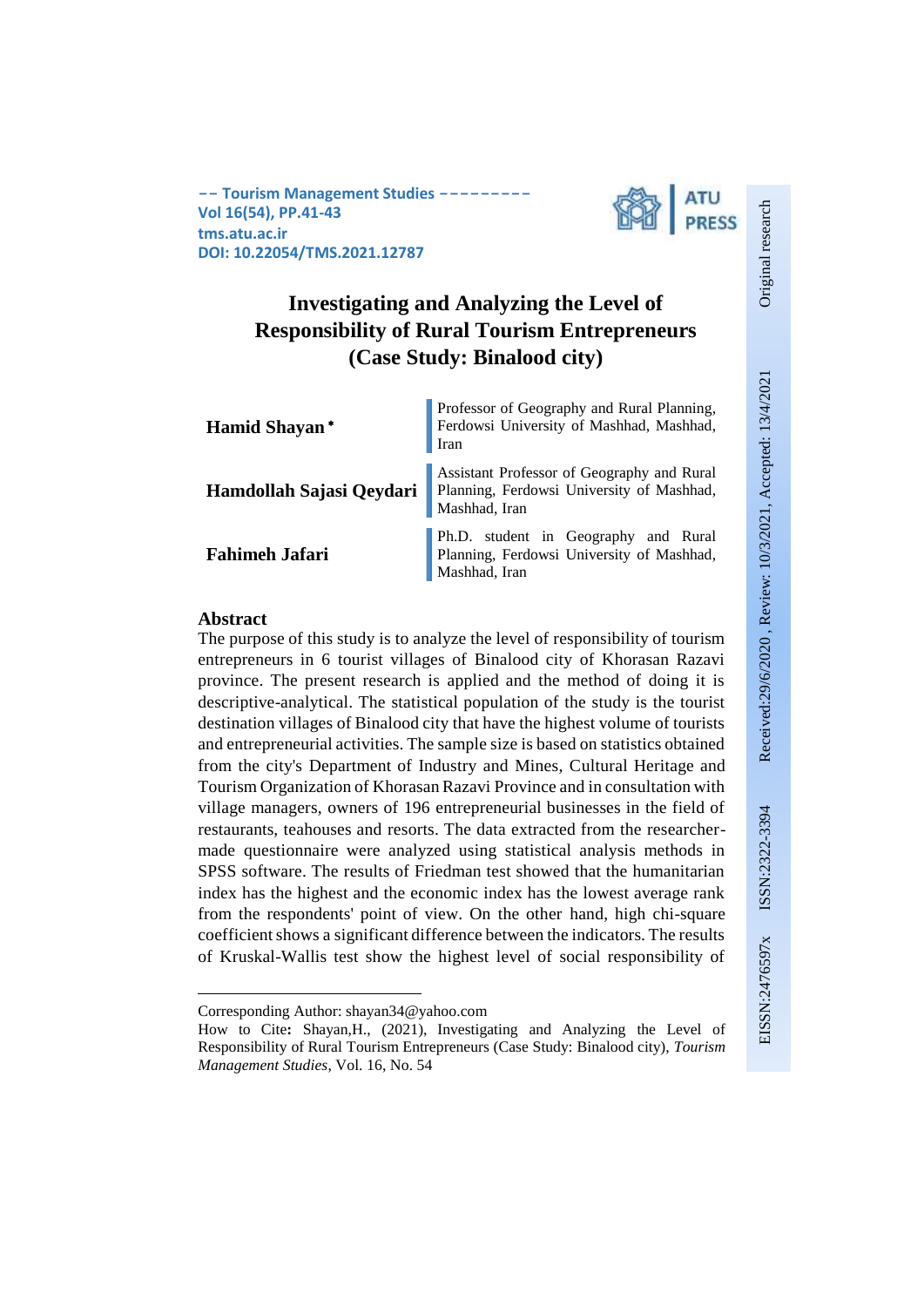tourism entrepreneurs in Abreh and Jagharq and the lowest level in Zashk. In terms of moral index, there is no significant difference between villages, but in other indicators (legal, humanitarian, economic, environmental) the level of responsibility of tourism entrepreneurs in the studied villages is different.

### **Introduction**

In recent years, the tourism-oriented villages of Mashhad-Torqabeh Shandiz, due to its pristine and beautiful nature and many natural tourist attractions, has become a space for creating and developing entrepreneurial activities in rural tourism, and is increasingly witnessing activities related to We are. Therefore, due to the great importance of the responsibility of tourism entrepreneurs in reducing the negative effects and increasing the positive effects of rural tourism, it is necessary to examine their level of responsibility. Therefore, the purpose of this study is to investigate the level of social responsibility of tourism entrepreneurs. Accordingly, the present study seeks to answer the following questions: 1- What is the status of social responsibility of tourism entrepreneurs? 2- Is there a difference between the dimensions of social responsibility of tourism entrepreneurs or not?

### **Materials and Methods**

The present study is descriptive-analytical. Indicators have been studied in three areas of entrepreneurship social responsibility towards the environment, tourists (guests) and local community (host). The analysis unit in this study is tourism entrepreneurs who have engaged in economic activities in the study villages. To examine the responsibility of tourism entrepreneurs, villages were selected that offer more amenities and services such as restaurants, teahouses and resorts. For this reason, the villages of Jagharq, Abreh Olya, Hesar Sorkh, Kong, Zashk and Naghandar were selected as the study population. The sample size was 196 owners of restaurants, teahouses and resorts. The validity of the questionnaire was assessed by 8 university professors and its reliability was assessed based on Cronbach's alpha coefficient. Alpha coefficients, in all dimensions higher than 0.5, indicate the validity and internal consistency of the research structures. In order to analyze the collected data according to the objectives of the research, SPSS software was used. In the data analysis section, due to the non-normality of the data, non-parametric Friedman and Kruskal-Wallis tests were used.

#### **Discussion and Results**

According to the results, the responsibility of entrepreneurs varies both in scale and in the destination villages. Tourism entrepreneurs in the humanitarian and legal dimensions have the highest level of social responsibility and the lowest level of responsibility related to the economic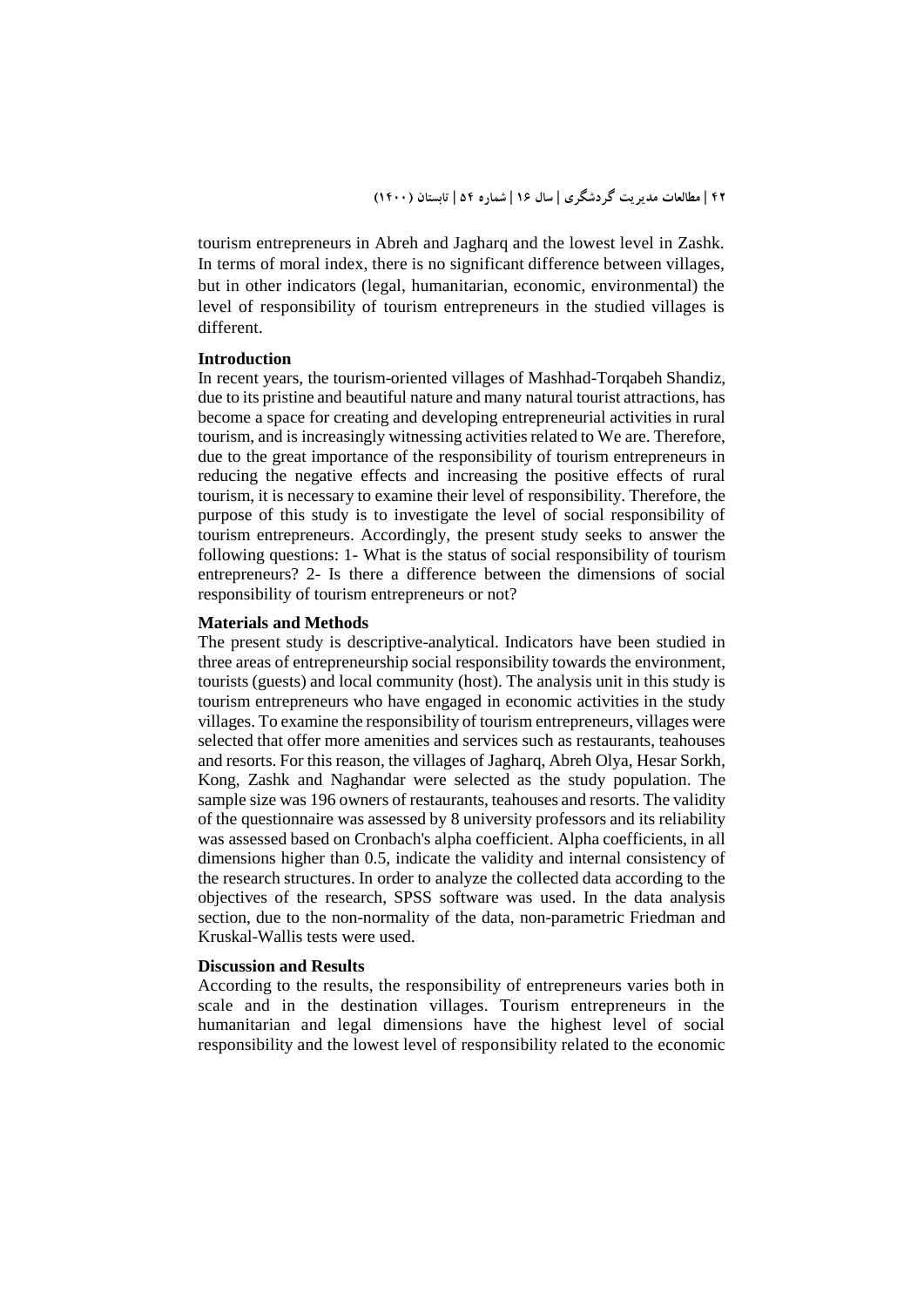and then environmental dimension. The most important issue is that tourism entrepreneurs have not been able to create many job opportunities for Indigenous people, and due to gender orientation, fewer women have been used in the business environment. In the environmental dimension, entrepreneurs have less commitment to the use of recyclable items, as a result of their activities have caused pollution in the environment. The level of responsibility of tourism entrepreneurs towards the local community, tourists, environment showed that the highest level of responsibility of tourism entrepreneurs towards tourists. Because the goal of all tourism entrepreneurs and business owners is to make more profit. The results also showed the lowest level of responsibility of tourism entrepreneurs towards the environment. According to the results, the social responsibility of tourism entrepreneurs in Abardeh and then Jagharq villages is higher than other villages, and in Zashk village, the level of responsibility of tourism entrepreneurs is lower than other villages. The conclusion indicates that more entrepreneurship and tourism businesses have been created in the villages of Abreh and Jaghargh along these villages, and also from a better geographical location than other villages of Abreh and Jagherq with more tourists and entrepreneurship, and as a result the responsibility of tourism entrepreneurs. And business owners to attract tourists and their satisfaction is more, but the village of Zashk at the end of the Mashhad-Torqabeh Shandiz tourism axis has fewer tourists and more has the second houses of urban dwellers.

### **Conclusions**

Accountability studies have shown that entrepreneurs can be successful in their business if they take responsibility for everyone (environment, community and customers). Accordingly, it is necessary for tourism entrepreneurs to act more responsibly to improve the performance of their business and to include social responsibility in their business, and the good performance of tourism entrepreneurs is a reflection of their observance of this principle. Tourism entrepreneurship is sustainable when it satisfies the local community and tourists and does the least damage to the environment.

**Keywords:** Social Responsibility, Tourism Entrepreneurs, Rural Tourism, Binalood City.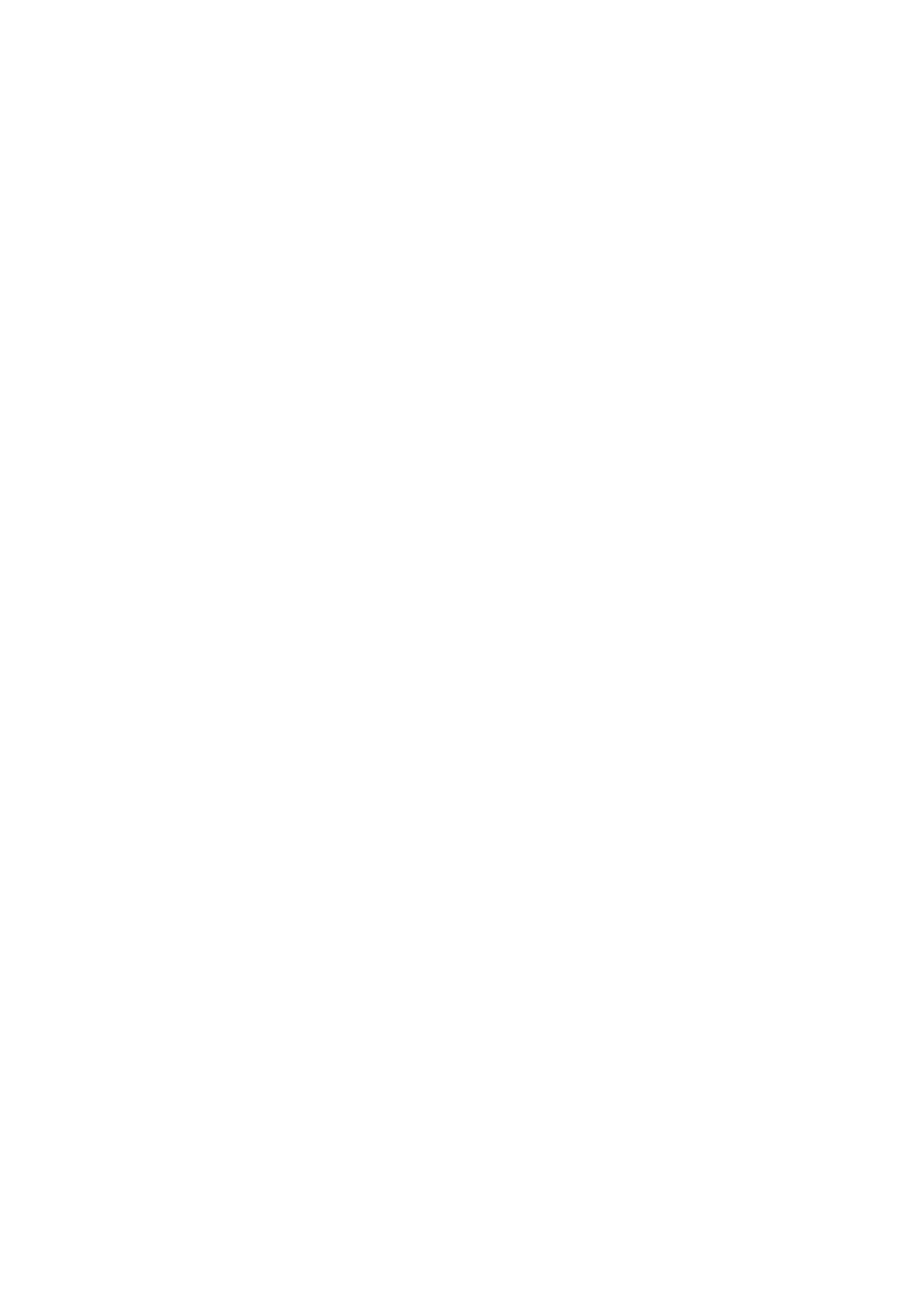**-- مطالعات مديريت گردشگري--------- دوره ،16 شماره ،54 تابستان ،1400 45-73 tms.atu.ac.ir**



**DOI: 10.22054/TMS.2021.12787**

# **بررسی و تحلیل سط مسئولیت پذیری کارآفرینان گردشگری روستایی )مطالعه موردی: شهرستان بینالود(**

| حمي <mark>د</mark> شايان * | استاد گروه جغرافیا و برنامەریزی روستایی، دانشگاه فردوسی مشهد، مشهد، ایران                                         |
|----------------------------|-------------------------------------------------------------------------------------------------------------------|
|                            | حمداله سجاسی قیداری مستادیار گروه جغرافیا و برنامهریزی روستایی، دانشگاه فردوسی مشهد، مشهد،<br>حمداله سجاسی قیداری |
| فهيمه جعفرى                | دان شجوی دکتری جغرافیا و برنامه ریزی رو ستایی، دان شگاه فردو سی م شهد،<br> <br>  مشهد، ایران                      |

### **چكیده**

گردشگری روستايي يک رهيافت مناسب جهت تحريک کارآفريني واحيای اقتصاد نواحي روستايي است. اما لازم اســت کارآفرينان مســئوليتهايي را نســبت به جامعهٔ محلي و گردشــگران ايفا کنند. هدف پژوهش حا ضر تحليل سطح م سئوليت پذيری کارآفرينان گرد شگری در ۶ رو ستای گرد شگری شهر ستان بينالود است. پژوهش حاضر از نوع کاربردی و روش آن توصيفي ـ تحليلي است. جامعهٔ آماری پژوهش روستاهای مقصد گردشگری شهرستان بينالود بود، که بيشترين حجم گردشگر و فعاليتهای کارآفرينانه را داشتند. حجم نمونه صاحبان ۱۹۶ کسبوکارهای کارآفرينانه در حوزۀ ر ستوران، چايخانه و ا ستراحتگاه بودند. برا ساس نتايج، شـــاخص بشـــردوســـتانهْ بالاترين، و شـــاخص اقتصـــادیْ کمترين ميزان ميانگين رتبهای ازديدگاه پاســخگويان را به خود اختصـــاص دادند. نتايج بيشـــترين ســـطح مســـئوليت¢نديری اجتماعی کارآفرينان گردشگری را در ابرده و جاغرق و پايينترين سطح را در زشک نشان ميدهند؛ از نظرشاخص اخلاقي تفاوت معناداری بين روستاها وجود ندارد، ولي درساير شاخصها (قانوني، بشردوستانه، اقتصادي و زيست محيطي) سطح مسئوليتپذيری کارآفرينان گردشگری درروستاهای موردمطالعه، متفاوت است.

**کلیدواژهها:** مسئولیتپذیری اجتماعی، کارآفرینان گردشگری، گردشگری روستایی، شهرستان بینالود.

shayan34@yahoo.com :مسئول نويسنده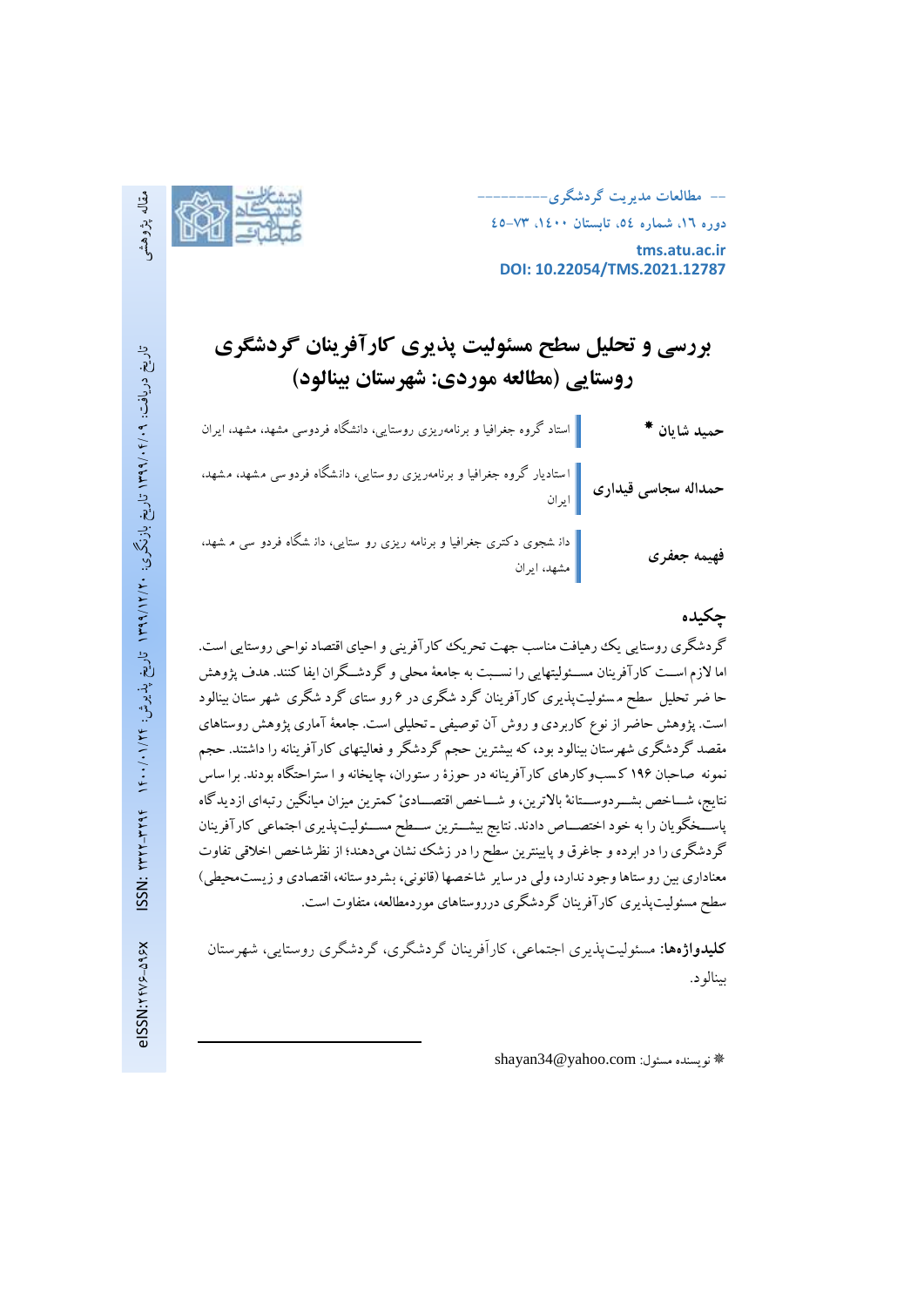### **مقدمه**

امروزه گردشگری يکي از بزرگترين بخشهای اقتصاد جهان است، که به سرعت در حال رشـد اسـت و نقش بسـيار عمدهای در اقتصـاد و تحريک رشـد اقتصـادی بازی مي کند (عثمان و سـنتوزا`، ۲۰۱۳). با توجه به مطالعات صـورت گرفته، روسـتا در کنار شـهر مى تواند نقش بسـيار مهمي در صـنعت گردشـگری داشـته باشـد، زيرا جاذبههای فرهنگي و طبيعي روسـتا زمينهٔ بسـيار مســاعدی برای توســعهٔ گردشــگری روســتايي فراهم مي کنند (تيموتي'، ٢٠٠۵). از اين رو، گرد شگری رو ستايي را يک رهيافت جايگزين برای نيل به تو سعه پایدار رو ستایی میدانند (گائو و وو<sup>۲</sup>، ۲۰۱۷). بنابراین، با توجه به روند روزافزون تخريب رو ستاها و افول ک شاورزی، ارائة راهبردهای جديد برای احيای نواحي رو ستايي از طريق ايجاد فعاليت های مکمل يا متحول کردن اين نواحي با توجه به منابع طبيعي و انسانی آنها ضروری است (هلند<sup>۲</sup>و همکاران، ۲۰۰۳).

يکي از راهبردها و فعاليتهای مکمل اقدام مناســب در راســـتای حمايت و تحريک کارآفرينيْ از طريق بهرهبرداری از پتانسيلهای محلي و سرماية روستايي در فرآيند توسعة درونزا مطرح مي شود (گالومر°و همکاران، ۲۰۱۲). براين ا ساس، تو سعهٔ کارآفريني در گردشگری در مقياس کوچک مي تواند در توســعهٔ پايدار از طريق تقويت هويت و فرهنگ محلي و تنوع بخشــي به فعاليتهای گردشــگری روســتايي، حفظ روســتاييان در منطقه و همچنين کاهش فشــــارهای محيطی به دليل کوچک بودن بنگاه های اقتصــــادی گرد شگری رو ستایی نقش دا شته با شد (د ستور کار ۲۱ برای گرد شگری اروپا <sup>۲</sup>). به بیان ديگر، کارآفريني روســـتايي فراهم کنندۀ زمينۀ اشـــتغال، افزايش درآمد و توليد ثروت، بهبود کیفیت زندگی و کمک به افراد محلی برای مشارکت در اقتصاد است (هندرسون<sup>۷</sup>، ۲۰۰۲؛ باتلر^و همکاران، ۱۹۹۷). بدین ترتیب در اکثر کشــور ها تو جه خاصـــی به کارآفريني و کارآفرينان گرد شگری ميشود و تقويت کارآفريني و گرد شگری و ايجاد

-

<sup>1.</sup> Osman and Sentosa

<sup>2.</sup> Timothy

<sup>3.</sup> Gao and Wu

<sup>4.</sup> Hollnad et al

<sup>5.</sup> Gülümser et al

<sup>6.</sup> Agenda 21 for European tourism

<sup>7.</sup> Henderson

<sup>8.</sup> Butler et al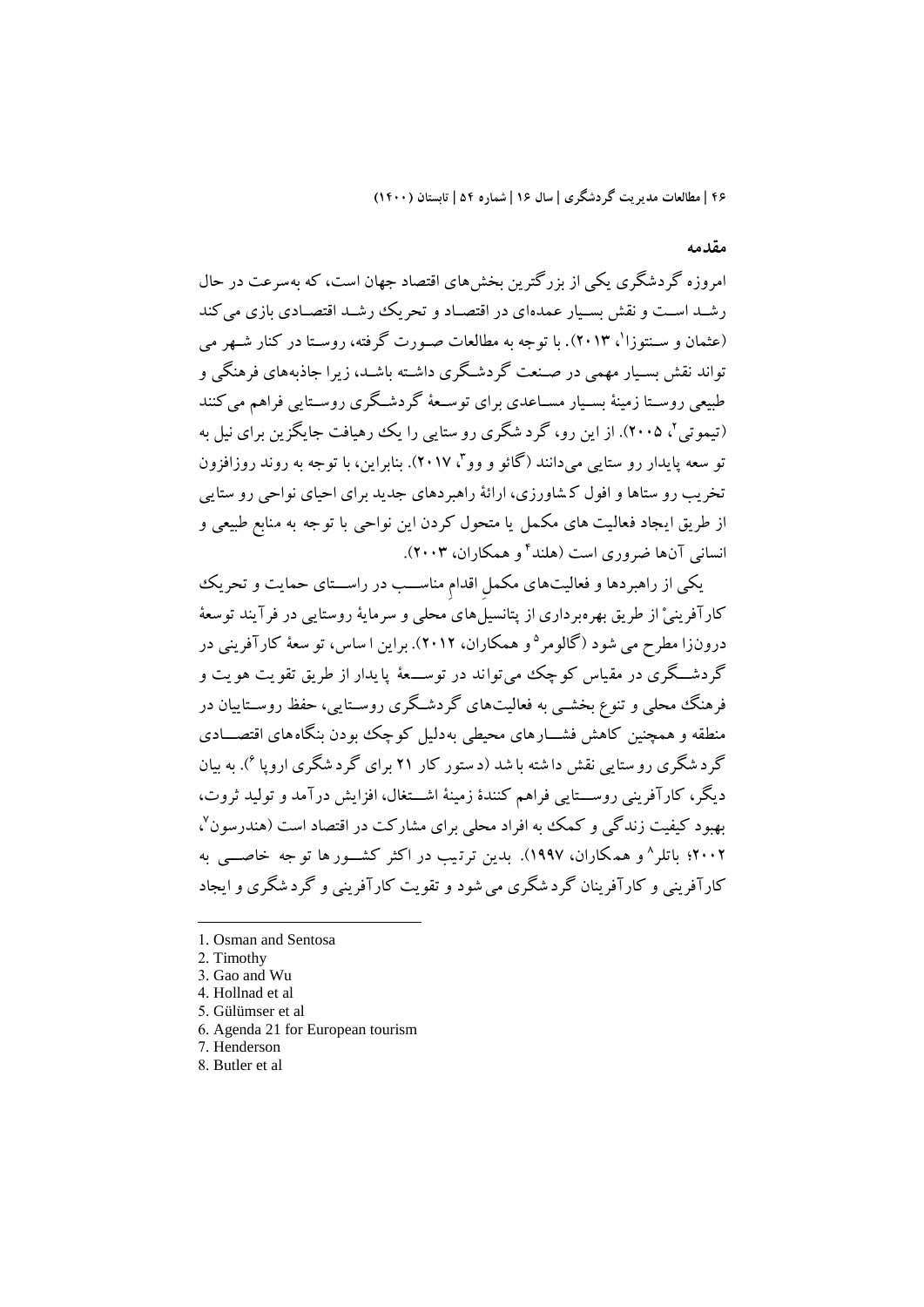بستر مناسب برای توسعة آن از ابزار پيشرفت و توسعة کشورها، بهويژه کشورهای در حال توسعه، بهشمار ميآيد، زيرا يک فعاليت کارآفرينانه منجر به توسعة اقتصادی، اجتماعي و محيطي (از جمله ايجاد اشتغال، نوآوری در فعاليت ها، رقابت پذيری و حفظ محيط زیست) میشود (ورهول'، ۲۰۰۲).

بي شتر محققان از کارآفرين ي بهعنوان موتور ر شد و تو سعة اقت صادی و ابزاری برای متحول ســــازی و پويايی اقتصــــاد محلی ياد میکنند (ورهول، ۲۰۰۲؛ چيمين '، ۲۰۰۸؛ لردکيپانيزيد<sup>س</sup>، ۲۰۰۲؛ اوربانو <sup>۲</sup>و همکاران، ۲۰۱۰). در اين راسـتا، کارآفرينان روسـتايي تلاش مي کنند با استفاده از توليدات روستايي به عنوان مواد اوليه و استخدام افراد رو ستايي در فرآيند توليد، ت ضمين کنندۀ ارزش افزودۀ منابع رو ستايي با شند و تو سعة درون زای اين مناطق را از طريق ســهيم شــدن منابع انســاني تا حد زيادی تســهيل کنند (ناندانوار<sup>ه</sup>، ۲۰۱۱). در اين زمينه، کارآفرينان گردشـــگری با ارائهٔ خدمات خود، مانند رويارويي گردشگران با جامعة محلي و آشنايي با ارزشهای منطقه، گوشهای از زندگي جامعهٔ محلبی را به آن ها عرضــــه میکنند (موریســــون<sup>،م</sup> ۲۰۰۶؛ میدلتون و کلارک<sup>ی ۷</sup>، (٢٠٠١). بنابراين، امروزه کارآفريني در گردشــگری اهميت زيادی پيدا کردهاســت و نقش کارآفرينان گرد شگری برای تو سعة نواحي رو ستايي ميتواند ب سيار حياتي با شد (رابرت و هال^، ۲۰۰۱). در اين ميان با يد اذعان کرد که کارآفرينی و گردشـــگری رو ستايي عالوه بر اينکه ميتوانند اثرات مثبت زيادی برای جامعة رو ستايي در بر دا شته با شند می توانند تاثيرات منفیlی نيز بر جای گذارند. بهطوريکه جورج يانگ <sup>۹</sup>ا ستدلال کرد که اثرات گردشگری هم نعمت و هم آفت هستند (ميهالي ''، ۲۰۱۶). لذا منتقدان گردشگری در دهة ،1980 خواهان مسئوليت پذيری بيشتری در مورد اثرات گردشگری و رفتارها در محيطهای طبيعي و انسـاني ميزبان شــدند (ميهالي، ٢٠١۶). در اين راسـتا،

1. Verheu

- 2. Chemin
- 3. Lordkipanidze
- 4. Urbano et al
- 5. Nandanwar
- 6. Morison
- 7. Middleton & Clarke
- 8. Robert & Hall
- 11. jorg yang
- 10. mihalic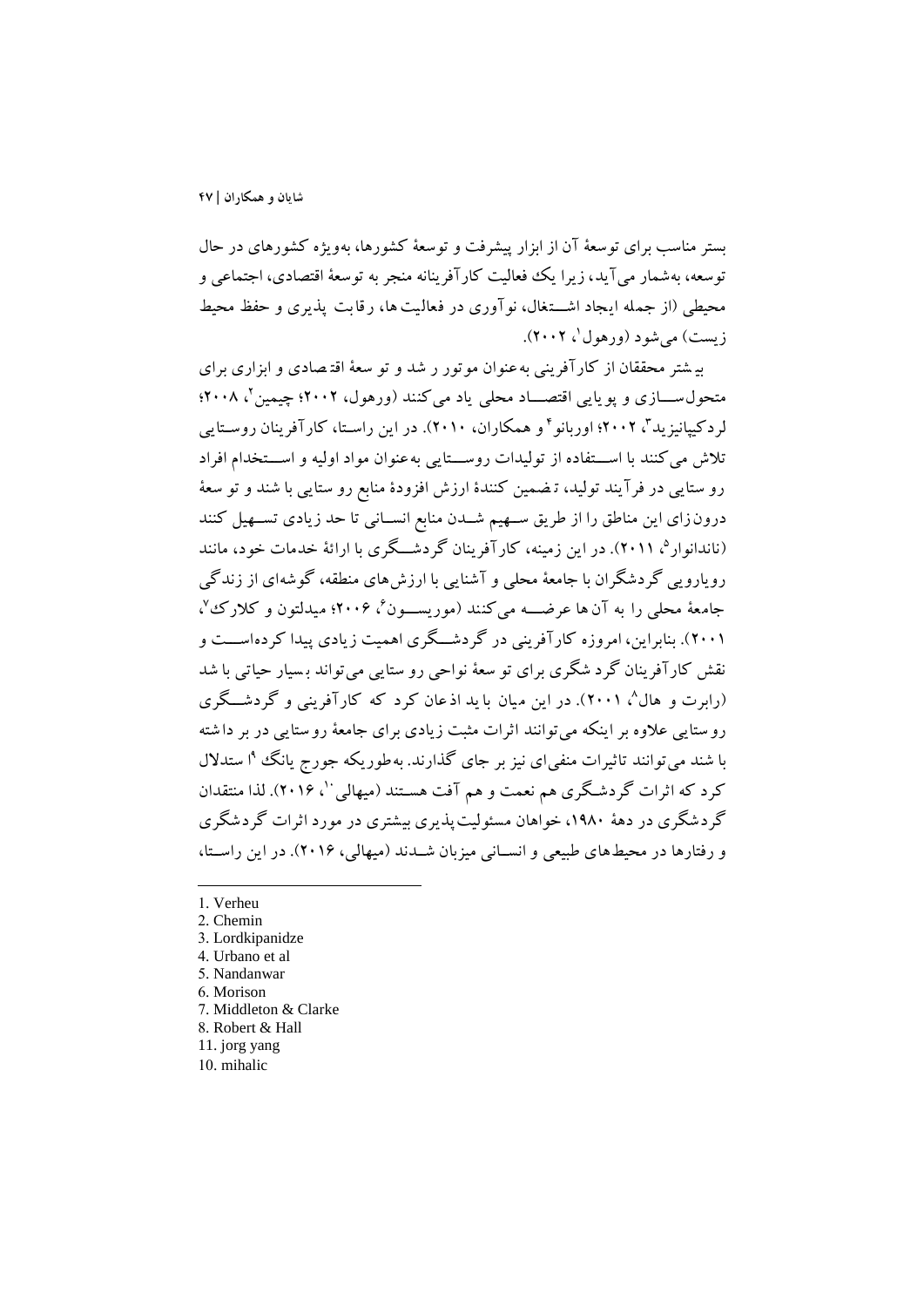يکي از مشـــکلات موجود در زمينهٔ کســـب وکارهای مرتبط با صـــنعت گردشـــگری چگونگي کمّي کردن آثار منفي فرهنگي و اجتماعي گردشــگری به نوعي اســـت که سازگار با نياز رشد اين صنعت باشند و از آنجاکه برخي منافع و مضراتي که اين صنعت برای محيط زي ست و محيط اجتماعي به همراه دارد در قيمتهای بازار منعکس ني ستند (چوی'، ۱۹۹۱) فعالیت کارآفرینان فعالیتِ یکی از اقشــــاری اســـت که میتواند در افزايش يا کاهش اثرات منفي گردشگری نقش داشته باشد. يکي از بخشهای مرتبط و فعال در حوزه گردشــگری، کارآفريني در اين حوزه اســـت، که کارآفرينان ميتوانند نسبت به محيط، جامعة ميزبان و ميهمان مسئوليتهايي داشته باشند.

در مطالعات بسياری، به کارگيری و تعهد به اصل مسئوليت پذيری اجتماعي را شيوه و جزئی از اصـــول پایداری در گردشـــگری میدانند (توآن'، ۲۰۱۱؛ دادس و جوپه''، ۲۰۰۵؛ آر گا ندو نا<sup>۲</sup>، ۲۰۱۰). بدین ترتیب، کارآفرینان گردشـــگری لازم اســـت در جنبه های گو ناگون اجتماعی، اقتصـــادی، اخلاقی، زيســـت محيطي و کالبدی دارای احســاس مســئوليت باشــند. همچنين عملکرد آنان به گونهای باشــد که به جامعه زياني نر سد، از قوانين اطاعت کنند، موجب آ سيب به محيط زيـست نـشوند، فعاليت آنها در اقتصــاد جامعهٔ محلي و مردم تأثير داشــته باشــد و منافع مصــرف کنندگان و مشــتريان (گردشگران) در نظر گرفته شـود (بابائي اهري، ٢٠٠٢). بنابراين موفقيت کارآفرينان گر دشــگری بدون رعايت اصــول مســئوليتپذيری اجتماعی نســبت به جامعهٔ ميزبان، گردشــگران و مقصـــدهای گردشــگری امکان پذير نخواهد بود. در ســـال۵های اخير روستاهای محور گردشگری شهر مشهد ـ طرقبه و شانديز بهدليل برخورداری از طبيعتي بکر و زيبا و جاذبه های طبيعي گردشگری فراوان به فضـــايي برای ايجاد و توســــعهٔ فعاليتهای کارآفريني گردشگری روستايي تبديل شدهاست و بهطور روز افزون، شاهد افزايش فعاليت هاي مرتبط با آن هســتيم. اين افزايش فعاليت ها علي رغم اينکه اثرات مثبتي را در پي داشته اما برخي رفتارها و فعاليتهای نامناسب کارآفرينان بهطور مستقيم و غيرمســـتقيم، تاثيرات منفي|ی روی جامعهٔ محلي و محيط زيســـت بر جای گذاشـــته

1. Choy

<sup>2.</sup> Tuan

<sup>3.</sup> Dodds & Joppe

<sup>4.</sup> Argandona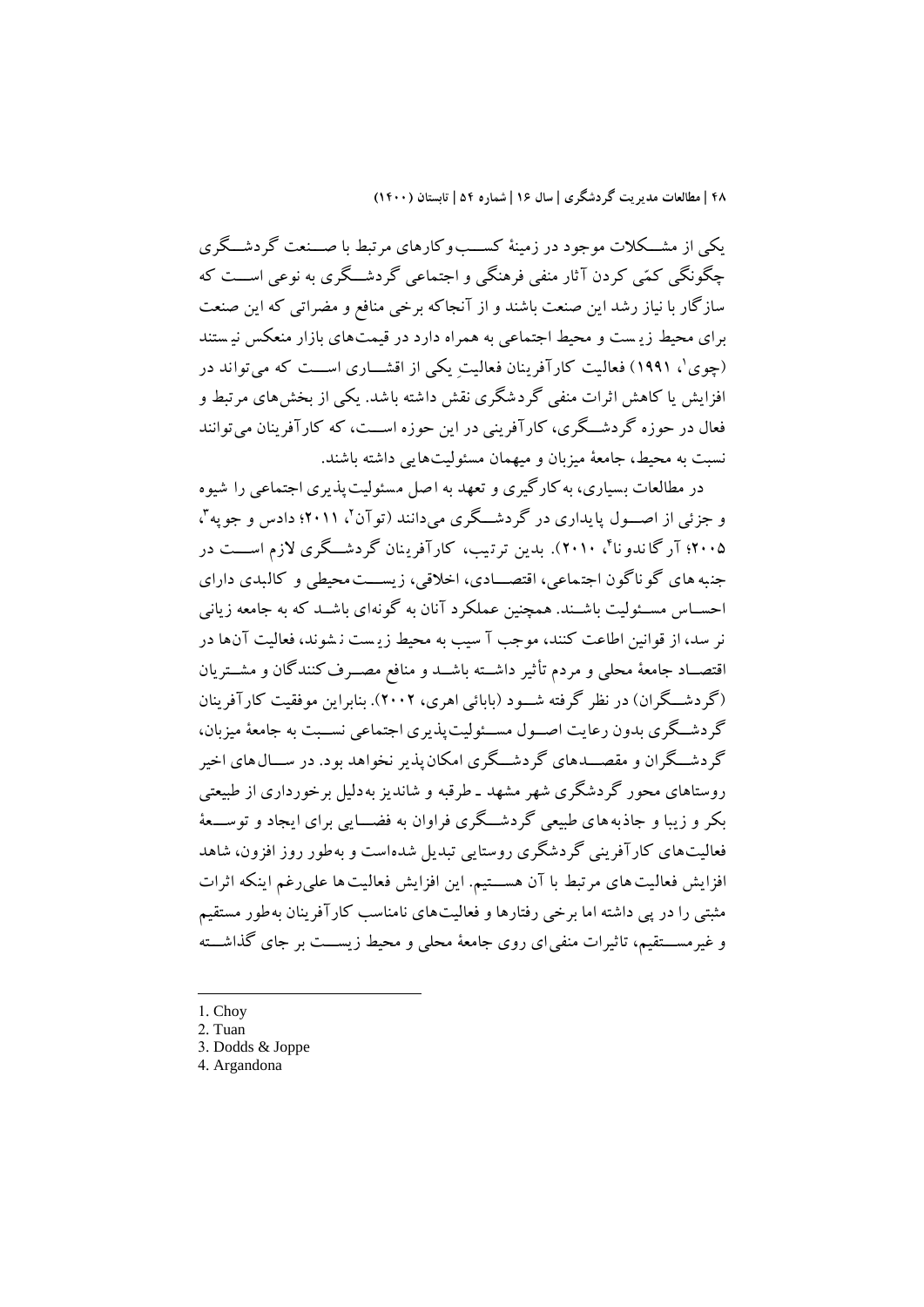اســـت؛ به همين جهت، با توجه به اهميت بســيار زياد مســـئوليت پذيری کارآفرينان گردشــگری در کاهش اثرات منفي و افزايش اثرات مثبت گردشــگری روســـتايي، ضـروری اسـت که سـطح مسـئوليت پذيری آنان مورد بررسـي قرار گيرد. لذا هدف از مطالعة حا ضر برر سي سطح م سئوليت پذيری اجتماعي کارآفرينان گرد شگری ا ست. براين اسـاس، پژوهش حاضـر بهدنبال پاسـخگويي به سـوالات زير اسـت: ١) وضـعيت مســـئوليت پذيری اجتماعي کارآفرينان گردشـــگری چگونه اســـت؟ ٢) آيا ميان ابعاد مسئوليتپذيری اجتماعي کارآفرينان گردشگری تفاوت وجود دارد يا خير

## **پیشینة پژوهش**

با در نظر گرفتن اثرات مثبت فعاليت هاي گردشـــگري در ايجاد درآمد و فرصـــت هاي شغلي، گرد شگری رو ستايي توانايي بالايي برای ارتقای شيوههای زندگي رو ستايي دارد و به تیييرات مثبت در توزيع درآمد در اين مناطق ميانجامد و به عنوان ابزاری کارامد، نقش ویژهای در ایجاد ارزش افزودهٔ تجاری برای تولیدکنندگان محلی ایفا میکند (لئو`، ۲۰۰۶؛ پیوچویچ ٔ، ۲۰۰۵). در واقع گرد شگری رو ستایی منبع با ارز شی برای ا شتغالزایی و ايجاد درآمد و وسيلة مهمي برای توسعة اجتماعي و اقتصادی جوامع روستايي و حمايت از محیط زیســت و فرهنگ روســتایی اســت (فوکات آ، ۲۰۰۲). لذا با توجه به مشــکلات ا شتیال در نواحي رو ستايي، گرد شگری رو ستايي و ايجاد ک سب وکارهای گرد شگری و کارآفريني در نواحي روسـتايي نيروي اصـلي توسـعهٔ اقتصـادی بهحسـاب مي آيد، که با استفاده از تیيير و نوآوری، رشد توليد و خدمات را به وجود ميآورد و گردشگری يکي از بخشهای اقت صادی ا ست که به درجة بااليي از م شارکت فعاليتهای کارآفرينانه نياز دارد (بکمن ٔ و همکاران، ۲۰۰۵؛ دبورو و بار نت°، ۲۰۰۵). بدین ترتیب کارآفرینی روسـتايي از مهمترين مباحث مطروحه در حوزۀ کارآفريني در چند سـال اخير اسـت. از نظر ورتمن <sup>ع</sup>، کارآفريني رو ستايي عبارت ا ست از ايجاد سازمان<sub>ی</sub> جديد که يک توليد يا ً

1. Liu

-

<sup>2.</sup> Pivcevic

<sup>3.</sup> foucat

<sup>4.</sup> bekman et al

<sup>5.</sup> Dobrev and Branett

<sup>6.</sup> Vertman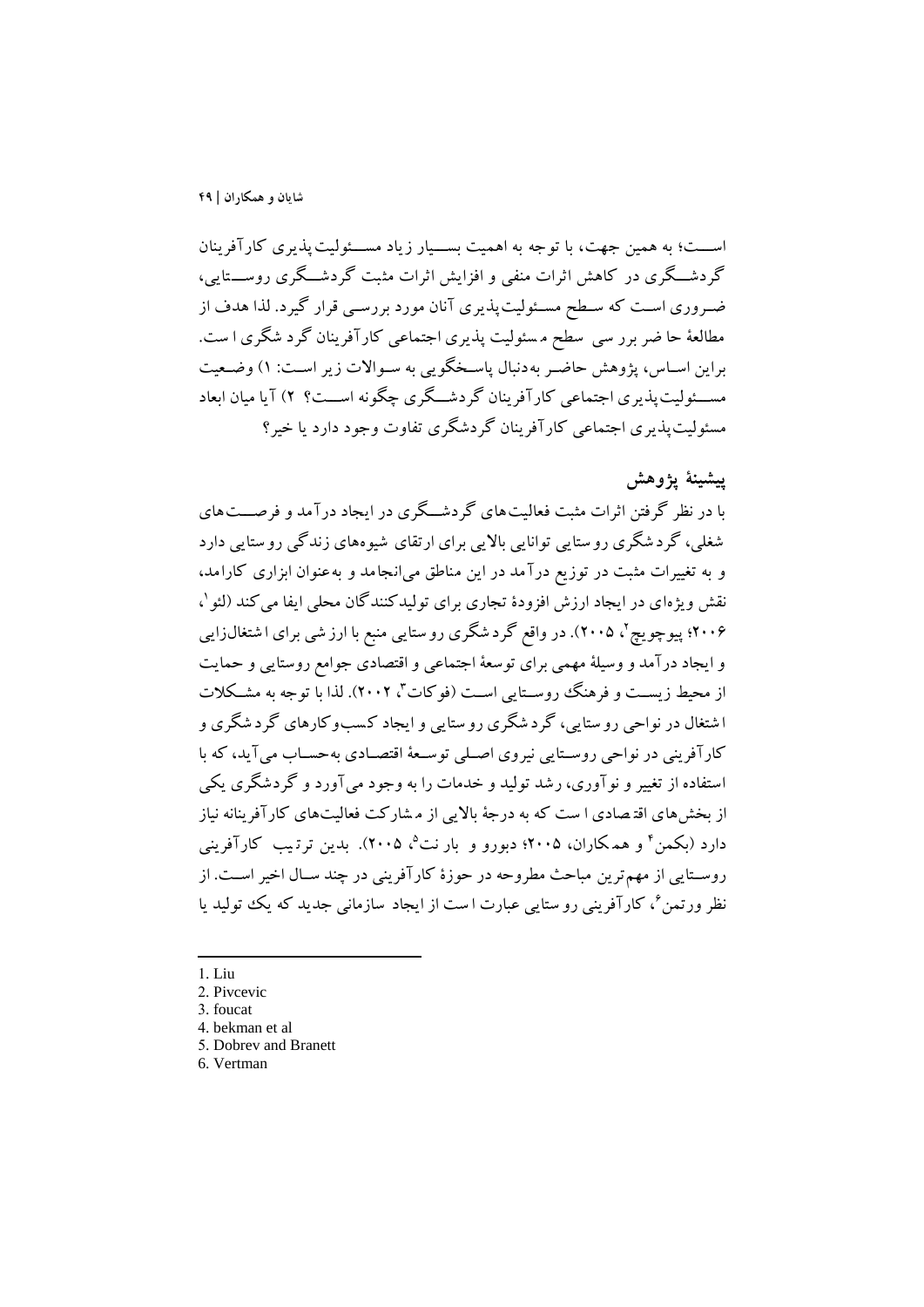خدمت جديد را معرفي مي کند، يا بازار جديدي را ايجاد مي کند و/ يا از فناوري جديد در محیط روستایی استفاده مینماید (هریوت'، ۲۰۰۲).

کارآفريني در نواحي رو ستايي تنوع زيادی دارد؛ در حقيقت، به نظر مير سد که افراد و مؤسسات مربوط در زمينهٔ توسعهٔ کسبوکارها در نواحي روستايي توافق دارند: ســــاســـتمداران به آن به عنوان راهبردی کليدی برای جلوگيری از تخليه شــــدن مناطق رو ستايي مينگرند؛ ک شاورزان آن را به عنوان ابزاری برای افزايش درآمد ک شاورزی مي بينند؛ زنان آن را به عنوان يک گزينهٔ شــغلي در نزديکي محل خود مي بينند، که مي تواند برای آنها اسـتقلال و درآمد فراهم کند، و جوانان به آن بهعنوان يک فرصـت شـغلي در محل سکونتشان توجه ميکنند. برای تمام اين گروهها، کارآفريني بهعنوان وسيلهای است که مي تواند کيفيت زندگي افراد، خانوادهها و جوامع را بهبود بخشـــد و يک اقتصـــاد و محيط ســالـم را تقويت کند (تيســون' و همکاران، ۱۹۹۴). بدين ترتيب، ارتباط تنگاتنگي بين کارآفريني و توسعة روستايي وجود دارد و شواهد محکمي مبني بر وجود رابطة علّي بین کارآفرینی، رشــــد اقتصـــــادی و کاهش فقر وجود دارد (چوودی<sup>۲</sup>، ۲۰۰۷)، زیرا کارآفريني شــامل به کارگيری اســتراتژیهای متمرکز برای کشــف ايدهها و بينش های جديد برای ايجاد يک محصول يا سرويسي است که مي تواند نيازهای افراد را ارضا کند و يا مشکالت آنها را حل کند.

ويژگي های کليدی کارآفريني شـامل: شـناسـايي فرصـتهای کسـبوکار، نوآوری، ريســـک پذيری، خلاقيت، جهت گيری و تدبير اســـت (ســـوتيرياديس <sup>م</sup>، ٢٠١٨) و يک کارآفرين مي تواند به عنوان فردي تعريف شـود که فرصـت را در بازار مي بيند و با هدف برآورده کردن نيازهای بازار کار مي کند. کارآفرينان نه تنها ايدههای جديد مطرح مي کنند، بلکه آنها را عملي مي کنند. کارآفرينان فرصتها را شـناسـايي مي کنند و سـيس ابزارهای مختلفی را برای بهرهبرداری يا توسعهٔ اين فرصتها به منظور دستيابي به طيف وسـيعي از پيامدها به کار مي گيرند. کارآفرينان داراي ويژگي هاي خاصـبي هســتند، يعني خلاقيت و نوآوری، تعيين و تداوم، نياز به اســتقلال، نياز به پيشـــرفت و ريســـک پذيری،

1. Heriot

-

- 2. Tison et al
- 3. Chowdhury
- 4. Sotiriadis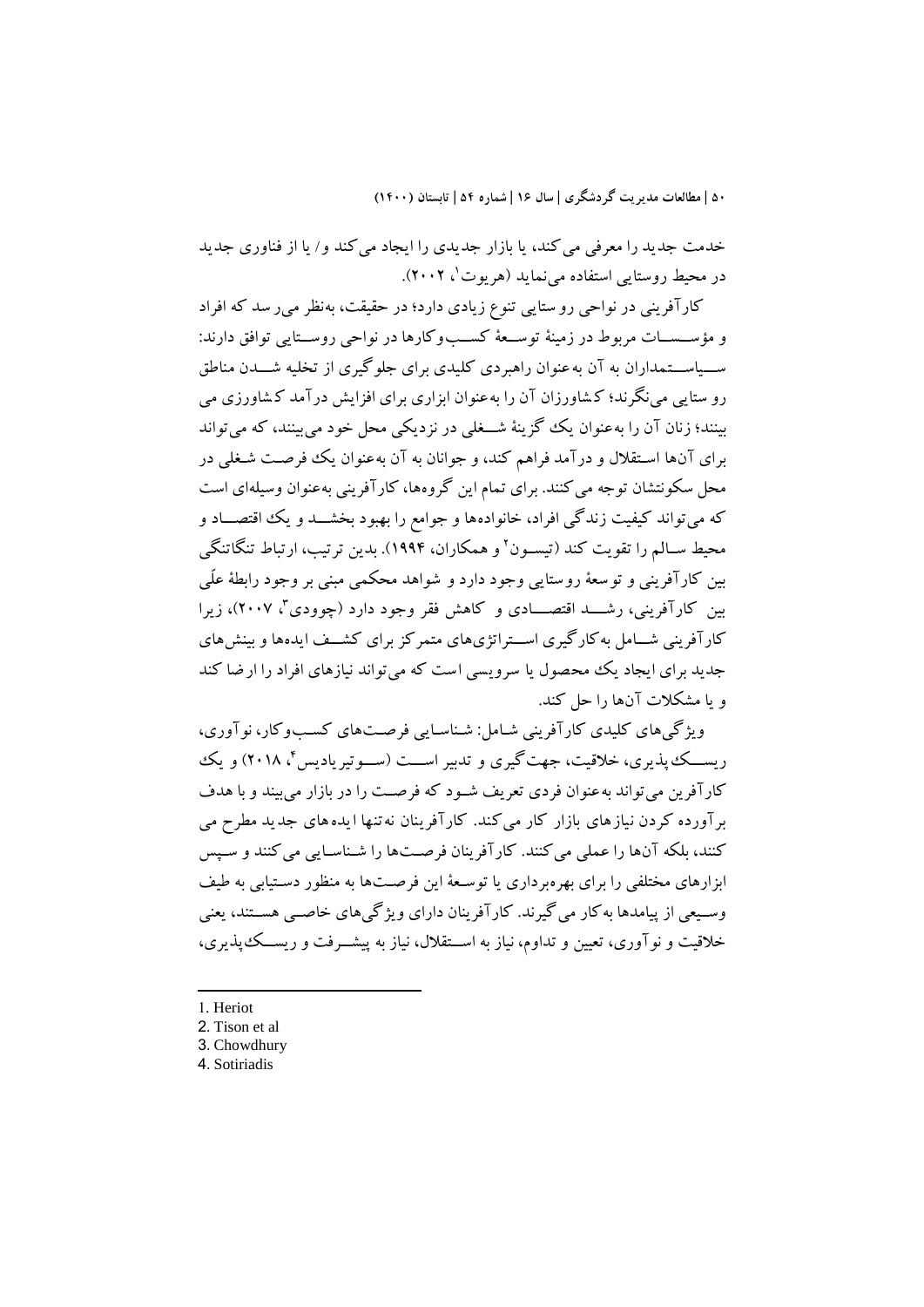خلاقيت، اعتماد به نفس، انگيزه برای پيشـــرفت (ســـوتيرياديس، ٢٠١٨). در اين راســـتا، صسنعت گردشــگری پتانســيل بالايي در خلق فعاليتهای کارآفرينانه دارد. بدين ترتيب کارآفرينان بهطور فزايندهای، نقش مهمي در توسـعه گردشـگری بازی مي کنند (يانگ و وال'، ۲۰۰۸). به طوری که کارآفرینان گردشـــگری مو جب نـما یا ندن جامـعهٔ محلـی به گردشــگران و آشــنا کردن آنها با ارزشهای منطقه میشــوند (موريســون ) ۲۰۰۶) و کارآفريني گردشگری موجب اشتیالزايي و در نهايت کاهش بيکاری ميشود.

کارآفريني گردشــگری بســياری از فعاليتهای تجاری شــرکتهايي که در ســطح اقتصاد خرد و کالن هستند را در بر ميگيرد، شرکت هايي که خدمات گردشگری مانند: ه تل، حمل ونقل، خدمات مواد غذايي، مهمان خانه، آژانس هاي مســافرتي، خدمات توراپراتورها، اوقات فراغت، سرگرمي، با شگاه سالمتي و تنا سب اندام، توليد و تجارت آثار هنری و صــنايع دســتي، گردشــگری ورزشــي، باغ موزه محلي و ... را ارائه ميدهند )رو سو 3 و همکاران، 2012(؛ و کارآفرينان گرد شگری برقرار کنندۀ تعادل ه ستند، يعني از يک طرف تہماس مســـتقيم و نزد يک با جوامع محلي و آداب و ســـنن در منطقهٔ گردشگری برقرار میکنند و از طرف ديگر، ممکن است منابع محلي با کيفيت بالا را به کالا و خدمات گردشگری تبديل کنند (روسو و همکاران، ٢٠١٢).

با توجه به اهميت بسيار زياد کارآفريني و نقشي که کارآفرينان گردشگری در توسعة روستايي ميتوانند بازی کنند و باعث بهبود شرايط اجتماعي و اقتصادی محلي شوند، اين اثرات مثبت زماني در جامعة رو ستايي نمودار مي شو ند که کارآفرينان گرد شگری نقش خود را بهخوبي ايفا کنند، در غير اين صورت ممکن است فعاليت آنها نه تنها به توسـعهٔ روسـتايي منجر نشـود، بلکه ممکن اسـت اثراتي منفي نيز بر جامعهٔ روسـتايي، مقصـدهای گردشــگری و يا حتي گردشــگران بر جای گذارند، که در برخي موارد غير قابل جبران است. بنابراين، کارآفرينان گردشگری بايستي با اقدامات خود از يک سو باعث رضايت جامعهٔ محلي و گردشـگران شــوند و از طرف ديگر کم ترين آســيب را به محيط زيســت رو ستاهای گرد شگری وارد کنند. به بيان ديگر، کارآفرينان گرد شگری بايد دارای حس مسئوليت پذيری نسبت به جامعة محلي، گردشگران و مقصدهای گردشگری باشند.

- 1. Yang & Wall
- 2. Morrison

-

3. Rusu et al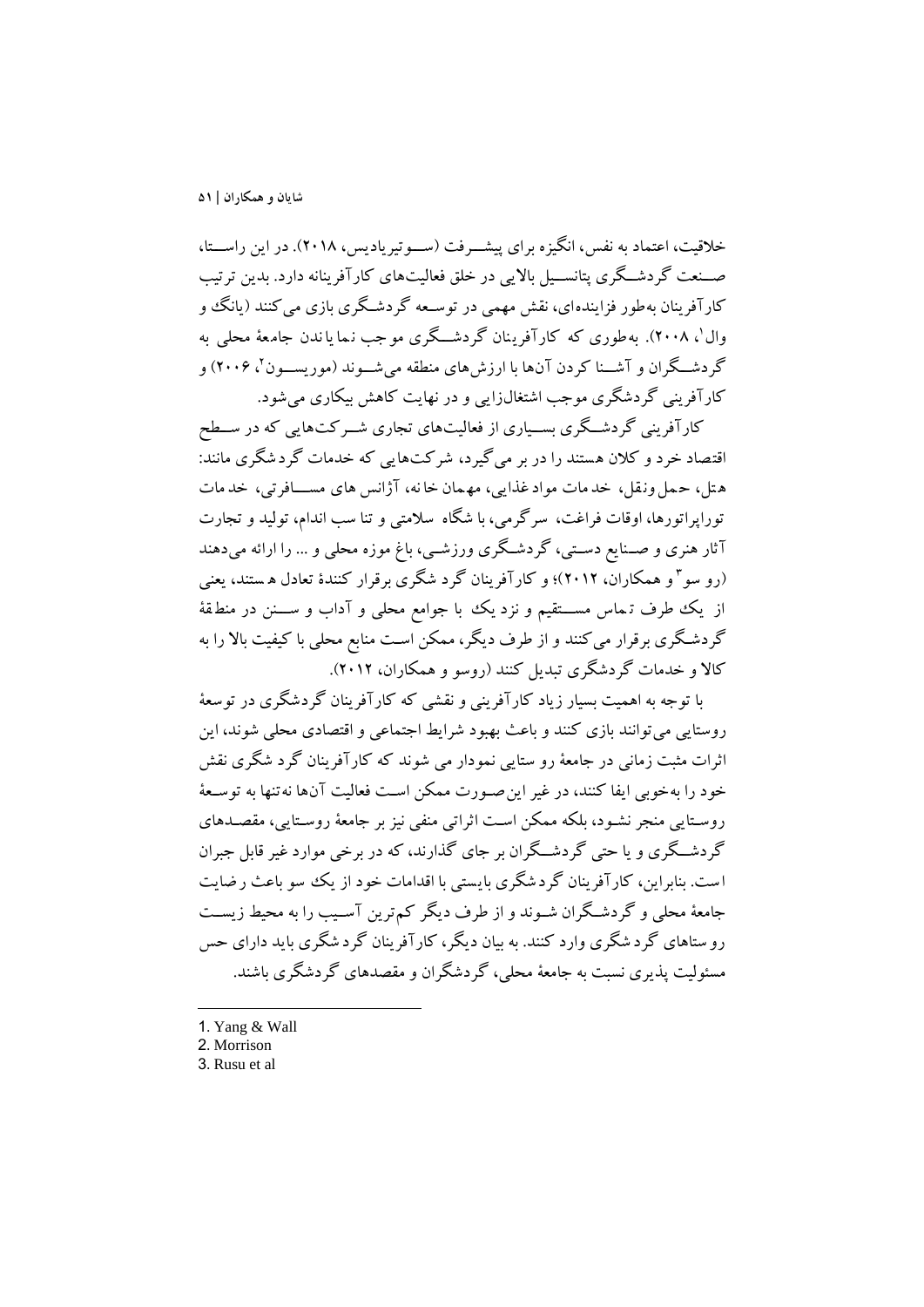بر ا ساس مطالب فوق، مسئوليت يا مسئوليت $\mathfrak{t}$ يری کارآفرينان گرد شگری ا شاره به حس وظيفه شنا سي، پا سخگو بودن و تعهد نسبت به جامعهٔ ميزبان، ميهمان و محيط دارد. آغازگر و طراح مفهوم مســئوليت اجتماعيْ هاواد بوون آمريکايي بود، کســـي که مفهوم مســـئوليت اجتماعي تجار را در مقابل جامعهای که در آن فعاليت مي کنند مطرح کرد. به عقيدۀ بوون، مســئوليت اجتماعي، تعهد تجار در راســـتای احترام به قواعد و هنجارهای موجود در جامعه، ارزشها و سنتهای مردم، پيروی از سياستهای عمومي در تصميمها و فعالیتهای آنهاست (سروایروگوند<sup>۲</sup>، ۲۰۰۴).

براســاس مفهوم مســئوليت پذيری اجتماعي، از آنجايي که کارآفرينان گردشــگری عضوی از اجتماع بهشـمار ميروند و مانند سـاير اعضـای جامعه نسـبت به محيط پيرامون خود مسئوليت دارند ضروری است که عالوه بر بهبود عملکرد اقتصادی و اجتماعي خود، ارتقای اســتانداردهای زندگي اجتماعي افراد جامعه را در دســتور کار خود قرار دهند (الوچنا<sup>م</sup>، ۲۰۱۰). همچنین، کارافرینان گرد شگری میبایست بهمنظور نیل به پا سخگویی اجتماعی در مقابل ذی نفعان و سـاير افراد جامعه به دغدغههای جامعه درخصـوص محيط زيســت، امور اجتماعي و بشــر دوســتي اهميت بدهند و بســته به فرهنگ ســازماني خاص خود، برای تدوين سيا ستهای سازماني مربوط به مسئوليتپذيری اجتماعي اقدام کنند (يوبيوس و آلاس<sup>۲</sup>، ۱۰۰۹). در مطالعات جديد نيز اين امر تأييد شده که مسئوليت پذيری اجتماعي به طور فزايندهاي از فرهنگ، اجتماع و اقتصــاد حاکم بر جامعه حمايت مي کند (آزمات<sup>0</sup>، ۲۰۱۰). به بيان ديگر، مســئوليتپذيری اجتماعی کارآفرينان گردشــگری يک اســتراتژی مقابلهای برای پاســخگويي به نگرانيهای اجتماعي، زيســتمحيطي و توســعهٔ پايدار است (هايدگر<sup>م</sup>، ۲۰۱۰).<br>.

کارول زمينه های مختلفي از مســئوليت پذيری اجتماعي را به منظور ارائهٔ يک مدل با هم ترکيب کرد. وی مســـئوليت اجتماعي هر ســـازمان را در چهار بعد مطرح کرد، که

- 1. Responsibility
- 2. Servayre & Gond
- 3. Aluchna

- 4. Ubius & Alas
- 5. Azmat
- 6. Hediger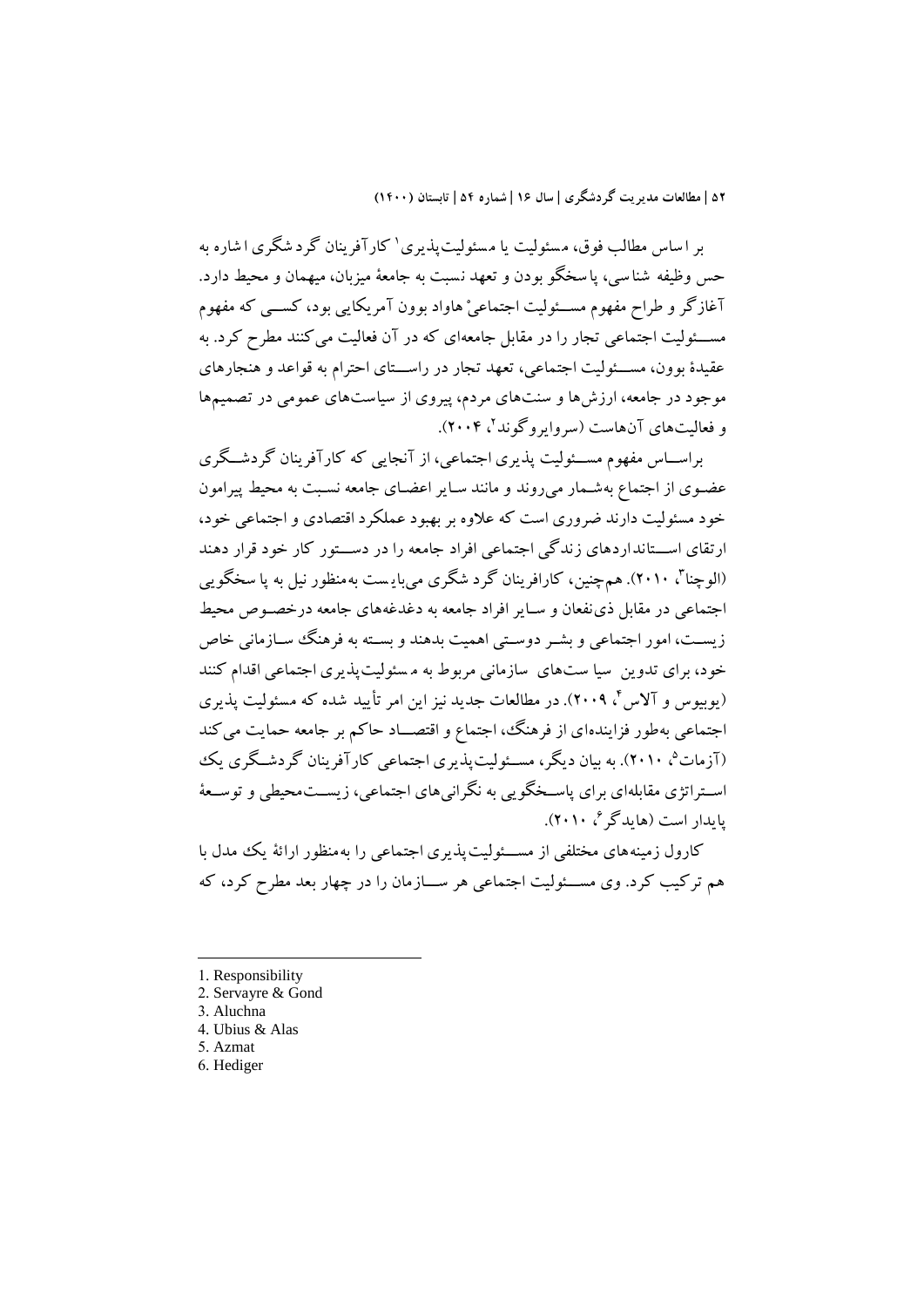عبارتاند از: م سئوليت اقت صادی، قانوني، اخالقي، و اجتماعي. او م سئوليت اجتماعي هر بنگاه را برآيند چهار مولفة زير ميداند: 1( نيازهای اقتصادی، 2( رعايت قوانين و مقررات عمومي، 3( رعايت اخالق کسب و کار، ۴( مسئوليتهای بشر دوستانه.

بر اين ا ساس، کارآفرينان گرد شگری موظف اند نيازهای اقت صادی جامعه را برآورده کنند، کالاها و خدمات مورد نياز آن را تأمين کنند وانواع گروههای مردم را از فرايند کار بهرهمند سـازند (مولفهٔ اول)؛ همچنين آنها وظيفه دارند به بهداشـت و ايمني کارکنان و م صرف کنندگان خود توجه کنند، محيط زيست را نيالايند، ازمعاملات درون سازماني بپرهيزند، دنبال انحصـــار نروند و مرتکب تبعيض قومي، جنســـيتي و غيره نشـــوند (مولفهٔ دوم)؛ مسئوليت صاحبان کسب و کارهای گردشگری، اخلاق کسب و کار است، دراين قلمرو اصـولي چون صـداقت، انصـاف و احترام جا دارد (مولفهٔ سـوم)؛ مسـئوليتهای <sub>ن</sub>شردو ستانه (کارول<sup>'</sup>، ۱۹۹۱) یعنی مشارکت کارآفرینان گردشگری جهت بهبود کیفیت زندگاني جامعهٔ ميزبان، حفظ محيط زيست و کسب رضايت گردشگران (مولفهٔ چهارم).

براســـاس مدل کارول، علاوه بر ۴ نوع مســـئولـيت پذيری اجتـماعـی کارآفريـنان گردشگری، ضـروری اسـت تا مسـئوليتپذيری نسـبت به محيط زيسـت نيز مورد توجه کارافرينان گردشگری باشـد، زيرا محيط زيسـت محل زندگي و تأمين کنندۀ اصـلي ترين نيازهای انســان اســت (ادهمي و اکبرزاده، ١٣٩٠: ٣٨) و از ابعاد حســاس و آســيبپذير روســتاهاســت و حفظ آن يک ووظيفهٔ عمومي اســت و همگان در برابر آن داراي تعهد و مســئوليت هســتند. يکي از راهکارهای اجتناب از آســيب رســاندن به محيط زيســت و جلوگيری از تخريب آن، تیيير رفتار ان سان ها به سمت و سوی ابعاد طبيعتگرايانه ا ست (کیمبیتا و پاول'، ۲۰۰۵)؛ لذا یکی از مهم ترین جنبههای مســـئولیت پذیری اجتماعی بعد حفاظت محيط زيست است. رفتار مسـئولانهٔ زيسـتمحيطي يکي از عناصـر کليدی در فرآيند توسعة پايدار محيط زيست در جوامع مدرن و در حال توسعه است. در اين راستا،

1. caroll

-

<sup>2.</sup> Quimbita & Pavel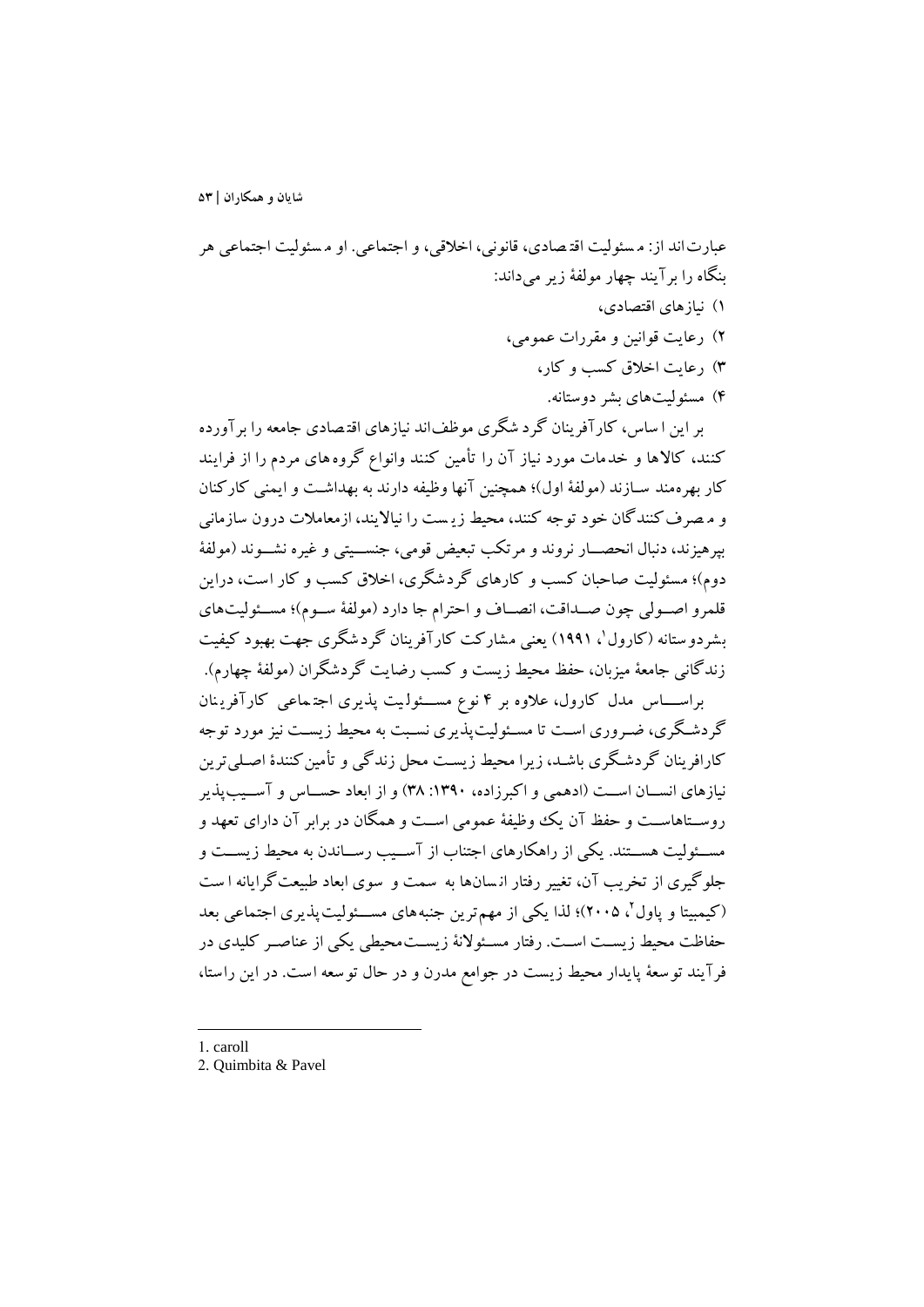فعاليت های کار آفرينان گر دشــگری بايد جهت حفاظت از محيط زيســـت باشـــد، زيرا ا ستفادهٔ مطلوب از محیطزی<sub>س</sub>ت میتواند ضامن ماندگاری فعالیت آنها با شد (هاووی'، ۱۹۹۵). با توجه به ارتباط مســـتقيم کارآفرينان گردشـــگری روســـتايي با محيط زيســـتِ روستاها ضروری است تا مسئوليتپذيری کارآفرينان گردشگری نسبت به محيط زيست نيز مورد بررسي قرار گيرد.

اما بايد توجه داشــت که مســئوليت<code>پذيری</code> اجتماعي کارآفرينان گردشــگری در ســه حوزه قابل بررسي است:

1) مســئوليت پذيری اجتماعی به محيط: دراين ســطح، کارآفرينان گردشـــگری از ضوورورتهای مربوط به سووودآوری و الزامات قانوني فراتر ميروند و تالش ميکنند که ا صول اخالقي را در رابطه با محيط رعايت کنند. در اين سطح، حتي اگر فعاليتي اخالقي بر ضد سودآوری فعاليتشان باشد، آن را انجام ميدهند )با اقتباس از جابور، 2010(.

٢) مســئوليت پذيری اجتماعي ذی نفعان: از ويژگي&اي عمدۀ مســئوليت اجتماعي اين اســـت که کليهٔ طرفهای ذی نفع بايد مورد توجه قرار گيرند. مفهوم طرفهای ذی نفع بهصورت گروههايي از مردم که به نحوی بر سازمان و فعاليتهای آن تأثير ميگذارند و/ يا تحت تأثير آنها قرار ميگيرند تعريف شده است و در سازمان های مختلف با يکديگر تفاوت دارند )بهروزی و همکاران، 1392(. براين ا ساس، کارآفرينان گرد شگری باي ستي طرفهای ذی نفع، که همان جامعه ميزبان هســتند، را مدنظر قرار دهند، بهطوريکه فعاليت آنها در راستای منافع جامعه ميزبان باشد و در فعاليتشان از جامعة ميزبان بهره گيرند.

3( مسئوليت پذيری به مشتری: امروزه رعايت مسئوليت اجتماعي به مشتری به عنوان يکي از ضروريات هر سازمان بدل شده است. همچنين برخي صاحب نظران معتقدند با توجه به اينکه مشتريان امروزی به مسائل اخلاقی بسيار حساس هستند رعايت مسئوليت اجتماعي از جانب شـرکتها به مشـتريان يکي از پيش شـرطهای کسـب سـود اسـت (اسـفيداني، (١٣٩١). به بيان ديگر، مشــتريان تمايل به خريد محصــولات و خدمات شــرکتهايي که مسئوليت اجتماعي را رعايت نمي کنند ندارند. لذا کارآفرينان گرد شگری بايستي نسبت به مشتريان خود، يعني گردشگران، اصول اخالقي را رعايت کنند و جهت جلب رض ايت آنها تالش کنند تا بتوانند به سود دهي بيشتری دست يابند.

1. Havvey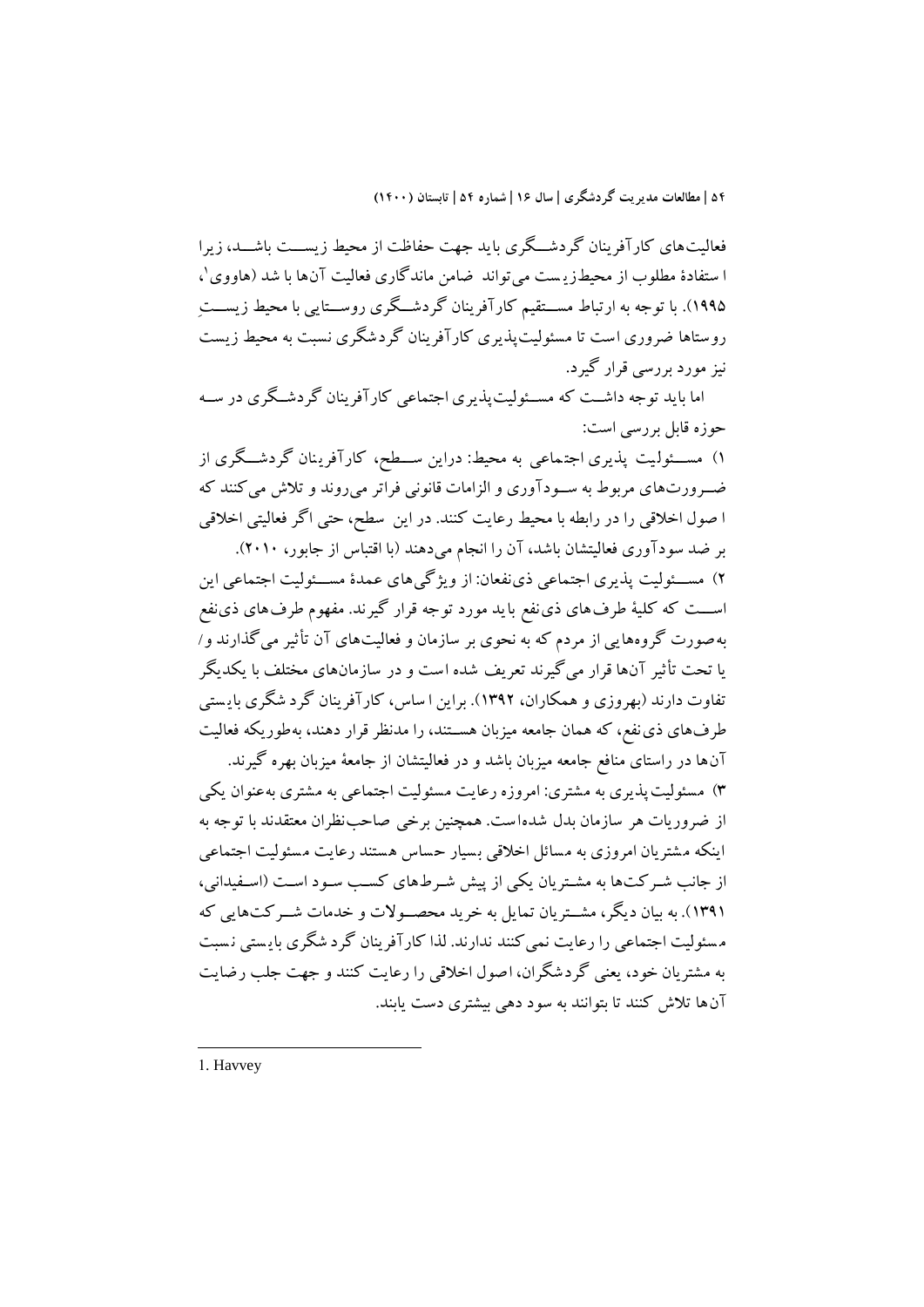در اين راســـتا، تاکنون مطالعات متعددی در ارتباط با گردشـــگری و گردشـــگری روســـتايي و کارآفريني گردشـــگری صـــورت گرفته ا ما در ادبيات نظری کمتر به مســئوليتپذيری کارآفرينان گردشــگری پرداخته شــدهاســت. دربارۀ مســئوليتپذيری اجتماعي، اکثر مطالعات به ارائه مدلهای مســئوليت پذيری اجتماعي شــرکتها تمرکز کردهاند (هندری'، ۲۰۰۵؛ واســیلیند و کانگی'، ۲۰۱۰). بهطورکلی، در داخل و خارج کشور، تحقيقات مختلفي در خصوص مسئوليتپذيری در گردشگری انجام گرفته است، که در ادامه به آنها پرداخته شدهاست.

شفيعي رودپشتي و همکاران (۱۳۹۶)، در پژوهشي نشان دادند که به کارگيری مفهوم مسئوليت اجتماعي در صنعت گردشگری ميتواند روند رشد اين صنعت را تسريع بخشد. با وجود اين، مسئوليت اجتماعي در سيازمان يادشيده به عنوان راهبرد معرفي و شيناخته نشدهاست. سجاسي قيداری و دلير (۱۳۹۶) در مقالهٔ خود ذکر کردند که نتايج و يافتههای اين پژوهش حاکی از آن اســـت که گردشـــگران روســـتاهای نمونه در برخورداری از مولفههای مسئوليتپذيری اجتماعي، باالتر از سطح مطلوب ميانگين عددی 3 قرار دارند. سجا س يقيداری و عربتيموری )139۷( در پژوه ش شان به اين نتيجه د ست يافتند که

خانوارهای روستايي نمونه ]مورد مطالعه[ در برخورداری از مؤلفههای ابعاد زيستمحيطي، اخالقي و اجتماعي در و ضعيت ضعيف، در مؤلفه های بعد اقت صادی در و ضعيت متو سط ، و در مؤلفههای بعد قانونی در وضعیت خوبی قرار دارند؛ نتایج پژوهش دربان آســتانه و همکاران (۱۳۹۸) نيز نشـان داد که وضـعيت مسـئوليتپذيری گردشـگران شـامل سـه بعد اقتصادی، اجتماعي ـــــ فرهنگي و زيست،محيطي است و همچنين کيفيت زندگي ساکنان روستا شامل چهار بعد اجتماعي، کالبدی، محيطي و اقتصادی نسبتا ضعيف است. ميتوان چنين نتيجهگيری کرد که بين مســـئوليتپذيری گردشـــگران و کيفيت زندگي ســـاکنان ارتباط مستقيم وجود دارد، زيرا پايين بودن ميزان مسئوليت پذيری گرد شگران در کيفيت زندگي ساکنان نيز اثر گذار است، همچنين متغير مسئوليتپذيری اقتصادی مهمترين متغير تاثير گذار در کيفيت زندگي ســـاکنان روســــتا محســـوب مي شـــود و پس از اين متغير، متغیرهای اجتماعی ـ فرهنگي و سپس زيستمحيطي در مراتب بعدی اهميت قرار دارد.

1. Hendry

-

2. Vasilind& kangi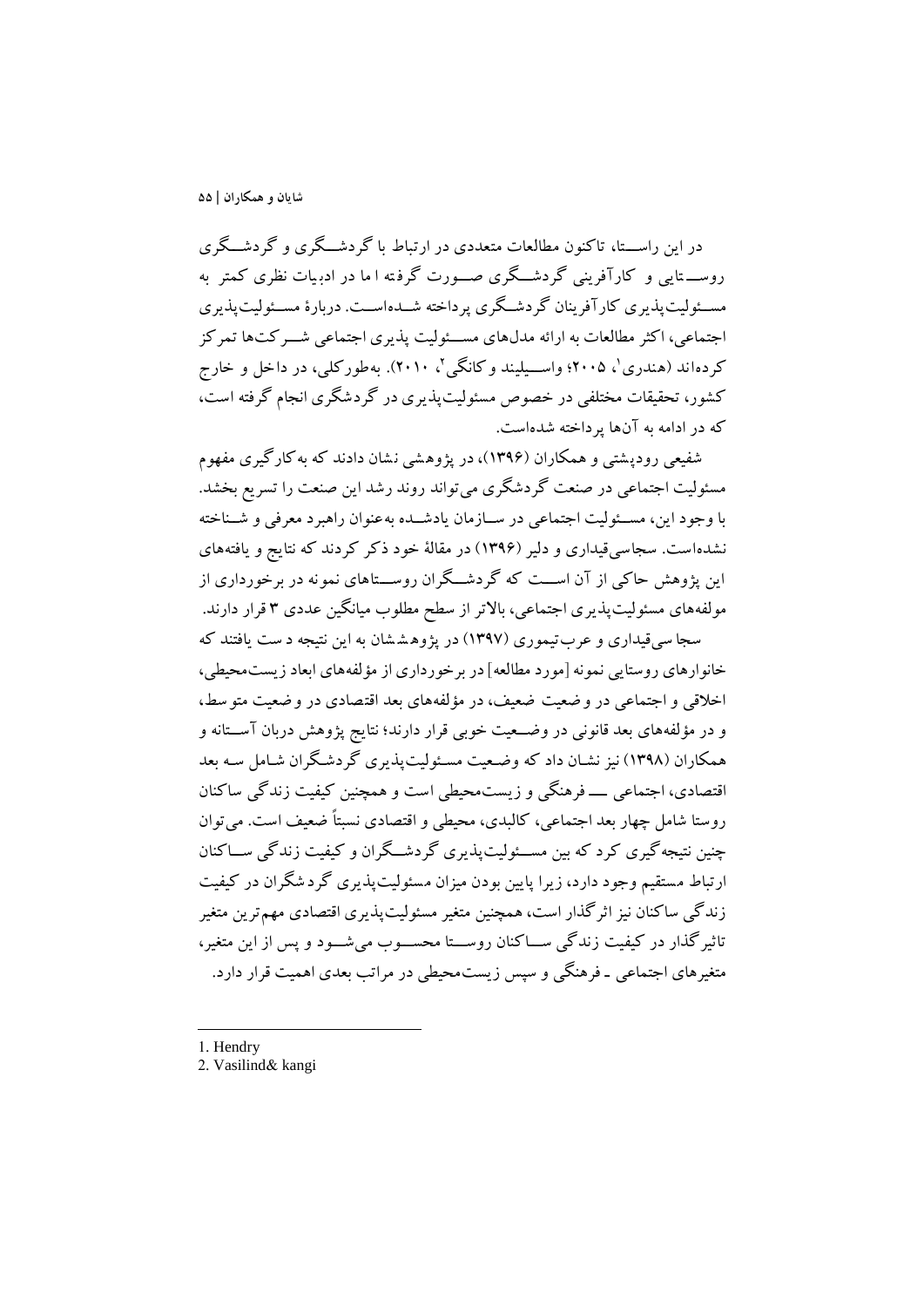نتايج پژوهش تازلا ' (۲۰۱۷) نشان مىدهد كه از ميان چهار بعد مسئوليتپذيرى اجتماعى (اقتصـادی، قانوني، اخلاقي و بشـردوسـتانه)، مسـئوليتپذيری اقتصـادی و سـپس قانوني شرکتها در سطح بااليي قرار دارد.

کارول' (۱۹۹۱) در پژوهشــی بين چهار نوع از مســئوليتپذيری شــامل ۱) نيازهای اقتصـــادی، ۲) رعايت قوانين و مقررات عمومي، ۳) رعايت اخلاق کســـب و ۴) کار و مسئوليت بشردوستانه تفاوت قائل شد. از نظر وی، همهٔ مسئوليتهای ديگر کسبوکار بر پايهٔ مســئوليت اقتصــادی ســازمانها بهحســاب ميآيند. يوهي اينووو و ســيوکي لوو <sup>۲</sup> (۲۰۱۱) در پژوهشــي نشــان دادند که هر کدام از ابعاد مختلف مســئوليت اجتماعي بر عملکرد مالي شـرکتها مؤثرند و همهٔ ابعاد پنج گانه بر سـود دهي کوتاه مدت و آينده تأثير مثبت دارند. همچنين چهار صهنعت مرتبط با گردشـــگری (هواپيمايي، تفرجگاه، هتل و رستوران) عملکردشـان از طريق هر يک از ابعاد مسـئوليت اجتماعي در درجات مختلف بهبود مستمر مييابد.

ترانگُ " (۲۰۱۱) در مطالعهٔ خود به اين نتايج دســت يافت که در راســتای تعيين نقش مسئوليت اجتماعي در گردشگري بهتر است مديران تورها، هتلها و خطوط حمل ونقل به ارائهٔ گزارش تشــویق شــوند تا به طور کامل آثار خود بر جامعه را درک کنند. تیمکولز<sup>۵</sup> )2013( در پژوهشوي به بررسوي گردشوگری و مسوئوليت اجتماعي شورکت پرداخت و با يک مرور انتقادی از پيشـرفتهای تحقيقات اخير دربارۀ مسـئوليت اجتماعي شـرکت در مديريت گرد شگری، جهاتي را برای تحقيقات آتي ارائه ميکند و به اين نتيجه ر سيد که مسئوليت اجتماعي به عنوان روشي برای اداره و مديريت گردشگری تلقي مي شود. ساسان پور ۶ )201۷( به بررسي ماهيت کارآفريني اخالقي در صنعت گردشگری با ايجاد ساختي ا يده آل برای کارافريني گردشــگری و در نتيـجه، درک عميق تر کارآفريني اخلاقي گرد شگری می پردازد. نتايج نـشان می،دهد که کارآفريني اخلاقي در صنعت گرد شگری براسـاس مراقبت و روابط، جهت گيری آينده، و تواضـع و خيرخواهي بهعنوان عنصـری

1. Tuzla

- 2. carrole
- 3. Joey Inoueau and Siuki Luo
- 4. Trang
- 5. TimColes
- 6. SusannPower et al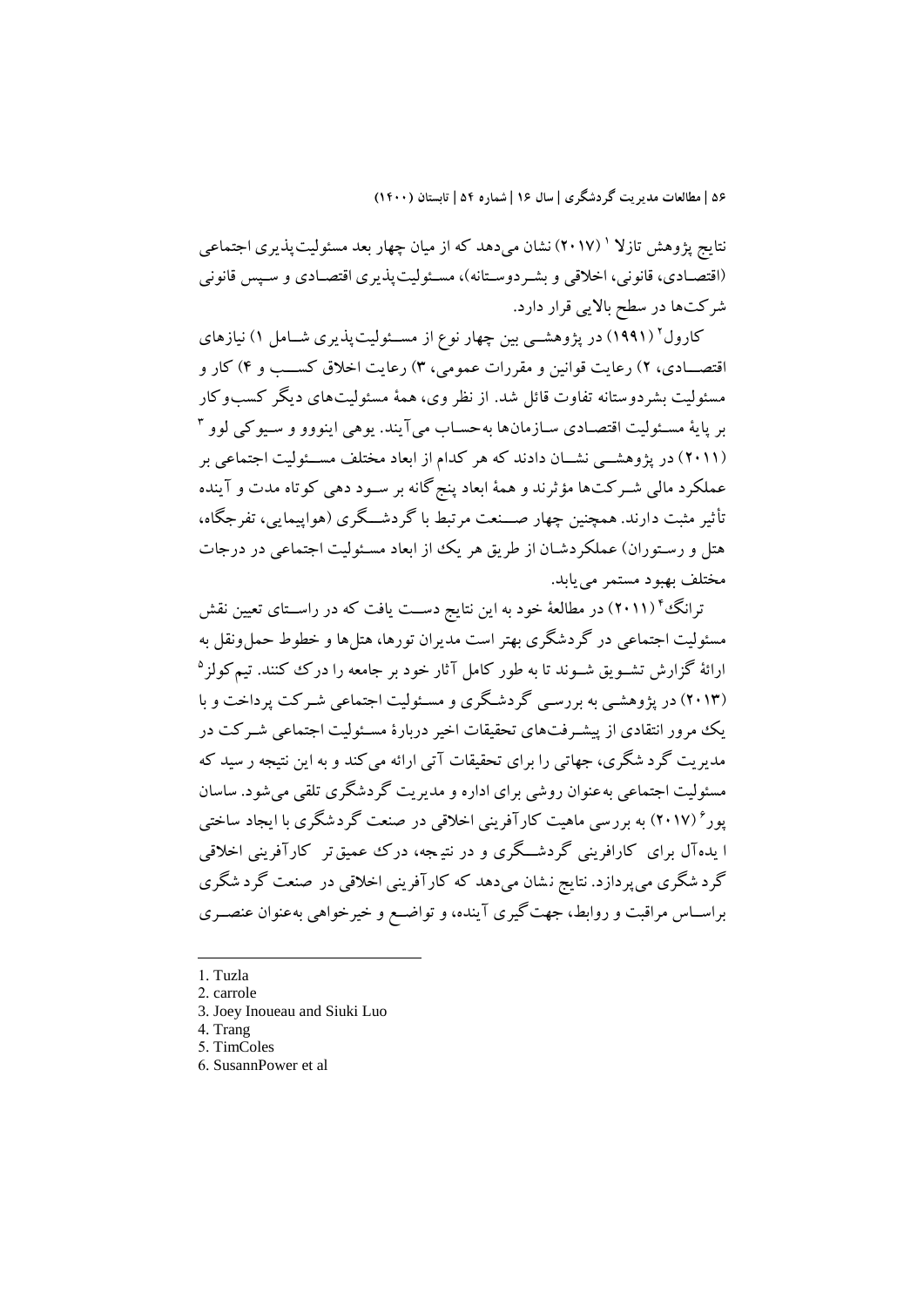کليدی محسوب ميشود. اين يافتهها ديدگاههای سنتيای از ويژگيهای کارآفريني مانند خودخواهي، ريسکپذيری و فرصتطلبي را به چالش ميکشند.

یائول متيو ( ۲۰۱۷) به بررســـي تأثير گردشــگری مســئولانه بر پايداری و کيفيت زندگي مردم در مقاصـــد گردشـــگری مي $\mathfrak{g}_c$ رازد؛ همچنين هدف اصـــلي اين مطالعه بررســــي تأثير گردشگری مسـئوليت<code>يذير</code> بر کيفيت زندگي جوامع در مقاصــد گردشـگری و تحليل نقش واسطهای پايداری درک شده مقصد است. از يک نظر سنجي براساس يک نمونهٔ ۴۳۲ نفری از سه مقصد توريستي مختلف در هند مشخص شد که گردشگري مسئوليت پذيرْ نقش مهمي در تدوين پايداری درک شده مقصد ايفا مي کند که به سهم خود کيفيت زندگي درک شدۀ جامعهٔ محلي را تحت تاثير قرار مي دهد؛ بنابراين، يافته های تحقيق مفاهيمي را برای مديريت موفق کسبوکار گردشگری وهمچنين پايداری اجتماعي و رفاه آنها ارائه ميکند.

لوجان سو (۲۰۱۷) و سونگشان و همکاران<sup>۳</sup> (۲۰۱۸) به بررسی تأثیر مسئولیت اجتماعی مق صد بر رفتار م سئوالنة محيطي گرد شگران پرداختند و تحليل مقاي سه ای گرد شگران بار اول و تکراری نشان داد که مسئولیت اجتماعی مقصد بر اثرات گردشگری، ر ضایت کُلی جامعه و بهطور مستقيم و غيرمستقيم بر رفتار مسئوالنة محيطي ساکنان تأثير ميگذارد.

بررســي پيشـــينه نشـــان ميدهد که تاکنون مطالعات اندکي در ارتباط با بررســـي مســئوليتپذيری کارآفرينان گردشــگری انجام شــدهاســت. از طرف ديگر، با توجه به اهميت تو سعة کارآفريني گرد شگری رو ستايي و اثراتي که ميتواند بر جای گذارد و با علم به اينکه گرد شگری رو ستايي پايدار زماني محقق ميشود که آثار منفي گرد شگری کاهش و آثار مثبت آن تقويت شـود، بررسـي مسـئوليت پذيری کارآفرينان گردشـگری اهميت ويژهای دارد.

**4 روش** در اين پژوهش سعي برآن ا ست تا با برر سي سطح م سئوليت پذيری اجتماعي کارآفرينان گردشگری در شهرستان بينالود، با استفاده از ديدگاه کارآفرينان گردشگری، گامي اساسي

<sup>1.</sup> Paul .Mathew

<sup>2.</sup> Lujun Su

<sup>3.</sup> Songshan (Sam) Huang, Joanna Pearce

<sup>4.</sup> Method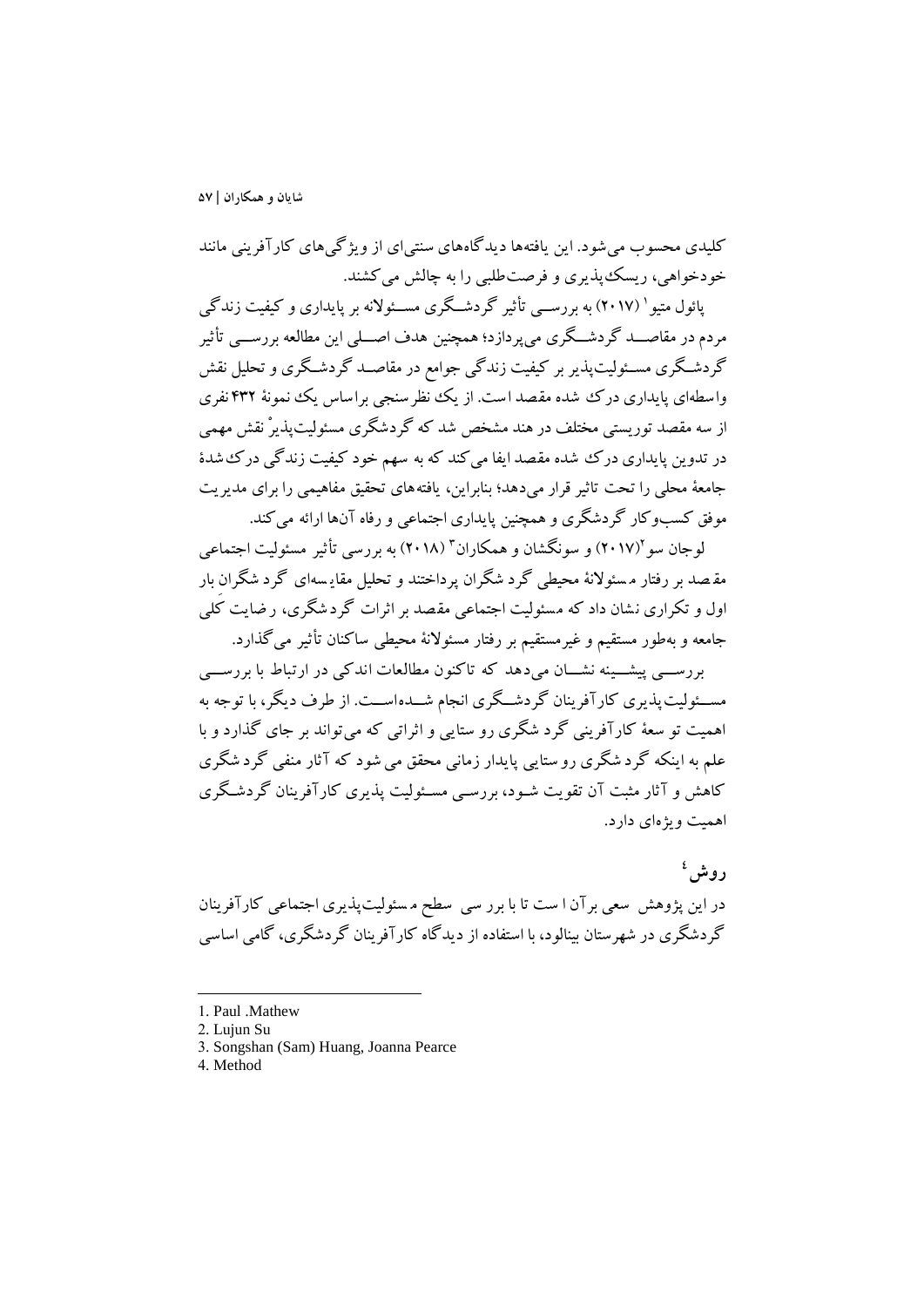در جهت توسعة روستايي و گردشگری مناطق روستايي در شهرستان بينالود برداشته شود. براين ا ساس، مطالعهٔ حا ضر از نوع تو صيفي ــــــ تحليلي ا ست که به روش پيمايـشي انجام شده ا ست. پس از انجام برر سي ا سنادی و با توجه به شرايط منطقه، شاخص های مطالعه در قالب ۵ بعد مسـئوليت اجتماعي اسـتخراج شــدند (جدول ۱) و شــاخصها مطابق با آنچه در چهارچوب نظری تحقيق اشــاره شــد در ســه حوزۀ مســئوليتپذيری اجتماعي کارآفرينان نسبت به محیط، گردشگران (مهمان) و جامعهٔ محلی (میزبان) بررسی شدهاند.

| شاخصها                                                                                                                                                                                                                                                                                                                                                                                            | ابعاد                       |
|---------------------------------------------------------------------------------------------------------------------------------------------------------------------------------------------------------------------------------------------------------------------------------------------------------------------------------------------------------------------------------------------------|-----------------------------|
| ایجاد فرصتهای شغلی برای جامعهٔ محلی (مردم محلی)– تسهیل توسعهٔ کسبوکار و<br>کنندگان محلی (مردم محلی)– کارآفرینی محلی (مردم محلی)– خرید کالا و خدمات از تأمین<br>رعایت عدالت در قیمت محصولات و خدمات (گردشگران)– تنوع در ارائهٔ خدمات و<br>امکانات به گردشگران (گردشگران)- حذف فقر در جامعهٔ محلی (مردم محلی)                                                                                       | مسئوليتپذيري<br>اقتصادى     |
| عدم ألودگی و حفاظت از منابع (محیط)– استفاده از انرژیهای جایگزین و پاک (محیط)–<br>خریداری اقلام و ملزومات سازگار با محیط زیست (محصولات بازیافتی) (محیط)–<br>صرفهجویی در مصرف انرژی (محیط)– مدیریت أب و میزان صرفهجویی (محیط)– حفظ<br>تنوع زيستي و حيات وحش (محيط)– مديريت پسماند (محيط)– مديريت پساب فاضلاب<br>(محیط)– مدیریت انتشار گازهای گلخانهای (محیط)– ألودگی صوتی (مردم محلی و<br>گردشگران) | مسئوليت پذيري<br>زيست محيطي |
| فعالیتی منصفانه و درست نسبت به جامعهٔ محلی و گردشگر (مردم محلی و گردشگر)–<br>رعایت انصاف و صداقت (مردم محلی و گردشگر)– مسئولیت در قبال محصول (مردم محلی<br>و گردشگر)– استفاده از زنان و جوانان محلی در فضای کسبوکار (مردم محلی)– ایجاد<br>فضای امن و محیطی أرام (گردشگر)                                                                                                                          | مسئوليتپذيري<br>بشردوستانه  |
| رعایت حقوق مشتری و مصرف کننده (مردم محلی و گردشگر)– تعهد در پرداخت<br>محیطی و مالیات– رعایت و احترام به قوانین و مقررات– رعایت استاندارهای زیست<br>بهداشت (محیط و گردشگر)                                                                                                                                                                                                                         | مسئوليت پذيري<br>قانونى     |
| محلی (محلی)– تعهد به بهبود شرایط ایمنی و  تلاش در بالابردن روحیهٔ آگاهی و مشارکت<br>بهداشت شغلی در محل کار (گردشگر)– احترام علایق مشتریان (گردشگر)– تعهد به تبلیغات<br>محیطی منطقه (محیط)– احترام به و شناساندن گردشگران در مورد اصول اخلاقی و زیست<br>ارزشهای سنتی و اجتماعی جامعهٔ محلی (مردم محلی)                                                                                             | مسئوليت<br>پذيري اخلاقي     |

**جدول .1 معرفي ابعاد و شاخصهاي تحقیق**

(Geva, 2008); (McKinley, 2008); (Nandanwar, 2011); (Haugh & Pardy, 1999); (Coles, et al., 2013); (Carroll, 1991); (QuXiao,SeokiLee<sup>b</sup>HaiyanSong, 2013); (Linda J.Skitka, 2012); (kim et al., 2018); (Luis GarayTamajón, 2013)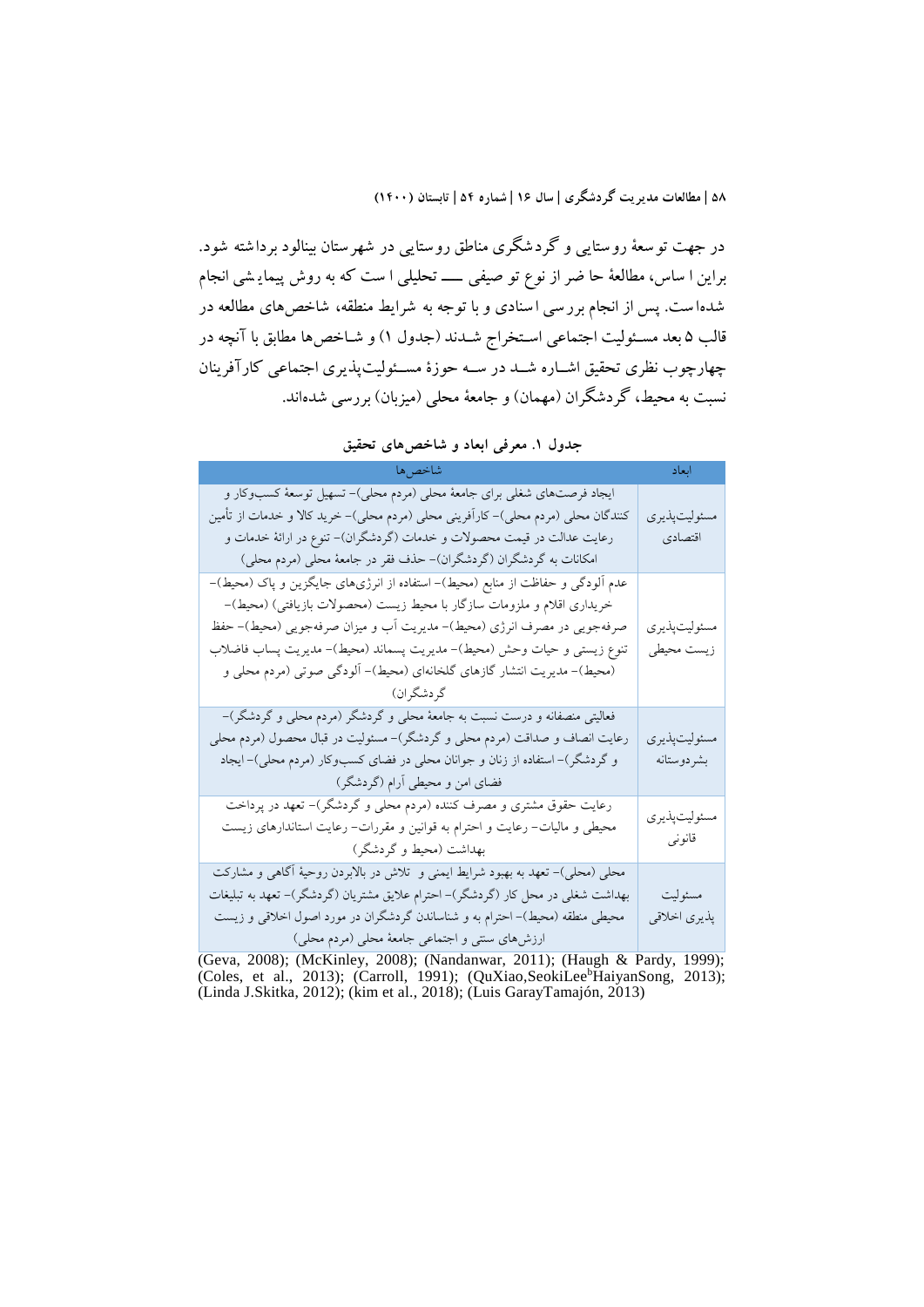در قســـمت پيمايشــــي، به بررســــي ميداني از طريق ابزارهای جمع آوری داده مانند پرسشنامه محقق سـاخته پرداخته شــدهاســت. واحد تحليل در اين پژوهش کارآفرينان گردشگری اســت، که در محدودۀ روســتاهای موردمطالعه به فعالیتهای اقتصــادی پرداختهاند. جامعهٔ آماری در این پژوهش روستاهای محور گردشگری شهر مشهد ـ طرقبه و شانديز برا ساس معرفي سازمان ميراث فرهنگي، صنا يع د ستي و گرد شگری خرا سان رضوی در سال 139۷ بود )شکل 1(.



بهمنظور برر سي م سئوليت پذيری کارآفرينان گرد شگری، رو ستاهايي انتخاب شدند که امکانات و خدمات رفاهي و پذيرايي بي شتری مانند ر ستوران و چايخانه و ا ستراحتگاه ارائه ميدهند. به همين دليل روستاهای جاغرق، ابرده عليا، حصار سرخ، کنگ، زشک و نقندر بهعنوان جامعة مورد مطالعه انتخاب شدند. حجم نمونه براساس آمار ادارۀ صنعت و معدن شهرستان و همچنين سازمان ميراث فرهنگي و گردشگری استان خراسان رضوی و مشـورت با مديران روسـتاهای موردمطالعه، تعداد کارآفرينان گردشـگری در ۶ روسـتای مورد مطالعه 2۴1 مورد بود که از ميان اين تعداد ک سب وکارهايي انتخاب شد که فراواني آن در مسير روسـتاها بيشـتر بود و بههمين دليل رسـتورانها، چايخانهها و اسـتراحتگاهها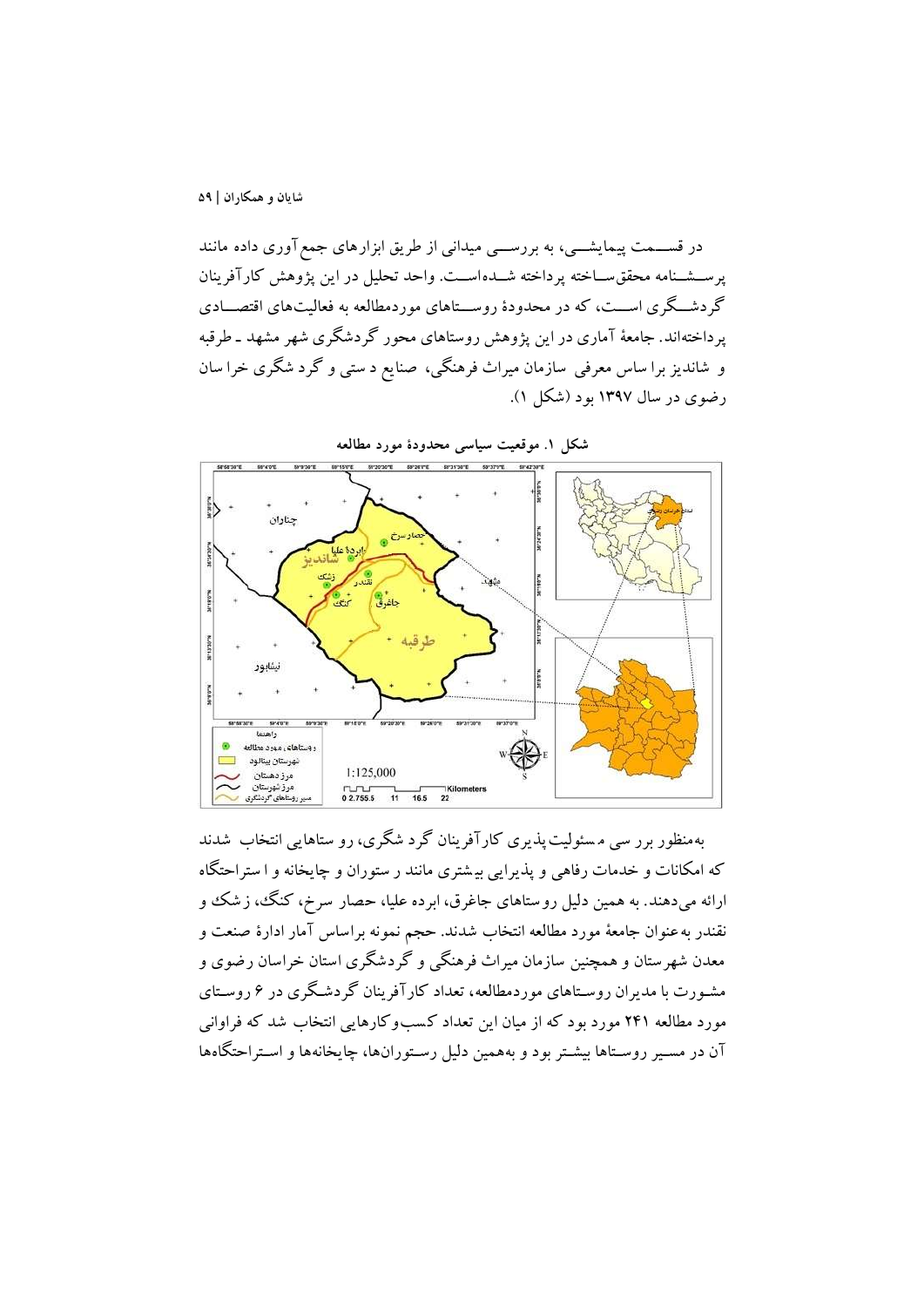انتخاب شدند و تعداد آن به 19۶ نفر کاهش يافت، و اين تعداد کارآفرين گرد شگری با استفاده از قاعدۀ تسهيم در بين ۶ روستا توزيع شدهاند )جدول 2(.

| تعداد كارأفرين | تعداد گردشگر                | خانوار         | جمعيت        | روستا            |
|----------------|-----------------------------|----------------|--------------|------------------|
| ٤١             | $Y\wedge OY'$               | V1             | ۲٤١٢         | جاغرق            |
| ۳۹             | $Y_0 \cdots$                | $\cdots$       | Y'           | ابرده عليا       |
| ٣٥             | 11790                       | 257            | ۱٤٦٣         | كنگ              |
| ۲V             | ۱٦٥٦٥                       | ۲٦٦            | $\Lambda$ ٥٥ | نقندر            |
| ٣١             | $r \circ \cdot \cdot$       | $0 \cdot 1$    | 175V         | حصارسرخ          |
| ۲۳             | $\Lambda \cdot \cdot \cdot$ | 0 <sup>N</sup> | ۱۸۳٦         | زشک              |
| ۱۹٦            | $4\lambda$ 197              | ٣٥٤٦           | 1154.        | کل<br>$\epsilon$ |

**جدول .2 جمعیت ساکن، تعداد گردشگر و صاحبان کسبوکار گردشگري روستايي نمونه ]مورد مطالعه[**

مأخذ: مرکز آمار ایران، ،1395 سازمان میراث فرهنگی، گردشگری و صنایع دستی خراسان رضوی 1398

پرسشسنامۀ طراحي شـــده در بردارندۀ ٣١ گو يه در قالب ۵ بعد (اقتصـــادی، اخلاقي، بشـــردوســـتانه، زيســـت.محيطي و قانوني) بود. ابزار ســـنجش مســـئوليت پذيری کارآفرينان گردشگری براســاس ابزار پرســشــنامه با مقياس پنج گزينهای ليکرت (خيلي کم ١، کم ٢، متوسط ۳، زياد ۴ و خيلي زياد ۵) طراحي شد. روايي پرسشنامه از طريق تأييد ۸ نفر از استادان دانشگاهي و پايايي آن براساس ضريب آلفاي کرونباخ سنجيده شد. ضرايب آلفا در همهٔ ابعاد باالتر از 0.۵ نشاندهندۀ اعتبار و سازگاری دروني مناسب سازههای پژوهش است.

به منظور تجزيه وتحليل داده های گردآوری شـــده، با توجه به اهداف پژوهش، از نرم افزار SPSS اســــتفاده گرد يد. در بخش تحليل داده ها به دليل نر مال نبودن داده ها از آزمونهای ناپارامتری فريدمن و کروسکال واليس استفاده شد.

### **يافتهها**

يافتههای توصيفي بيانگر آن است که از ميان 19۶ نفر از پاسخگويان بيشترين آنان برابر ب ا ۵۲ درصد در گروه سني ۳۱-۴۰ سال و از نظر تحصيلات، ۳۴٫۷ درصدشان ليسانس بودهاند. از نظر جن سيت، 9۶.9 در صد مرد و از نظر و ضعيت تأهل، اکثريت پا سخگويان (٨٨٨ در صد) متأهل بودند. همچنين ميزان درآمد ماهيانة ٣٨.٨ در صد صاحبان كسب و کارهای گردشگری بين ۳ تا ۴ ميليون تومان و اکثريت آنان (۶۰ درصــد) بومي بودند.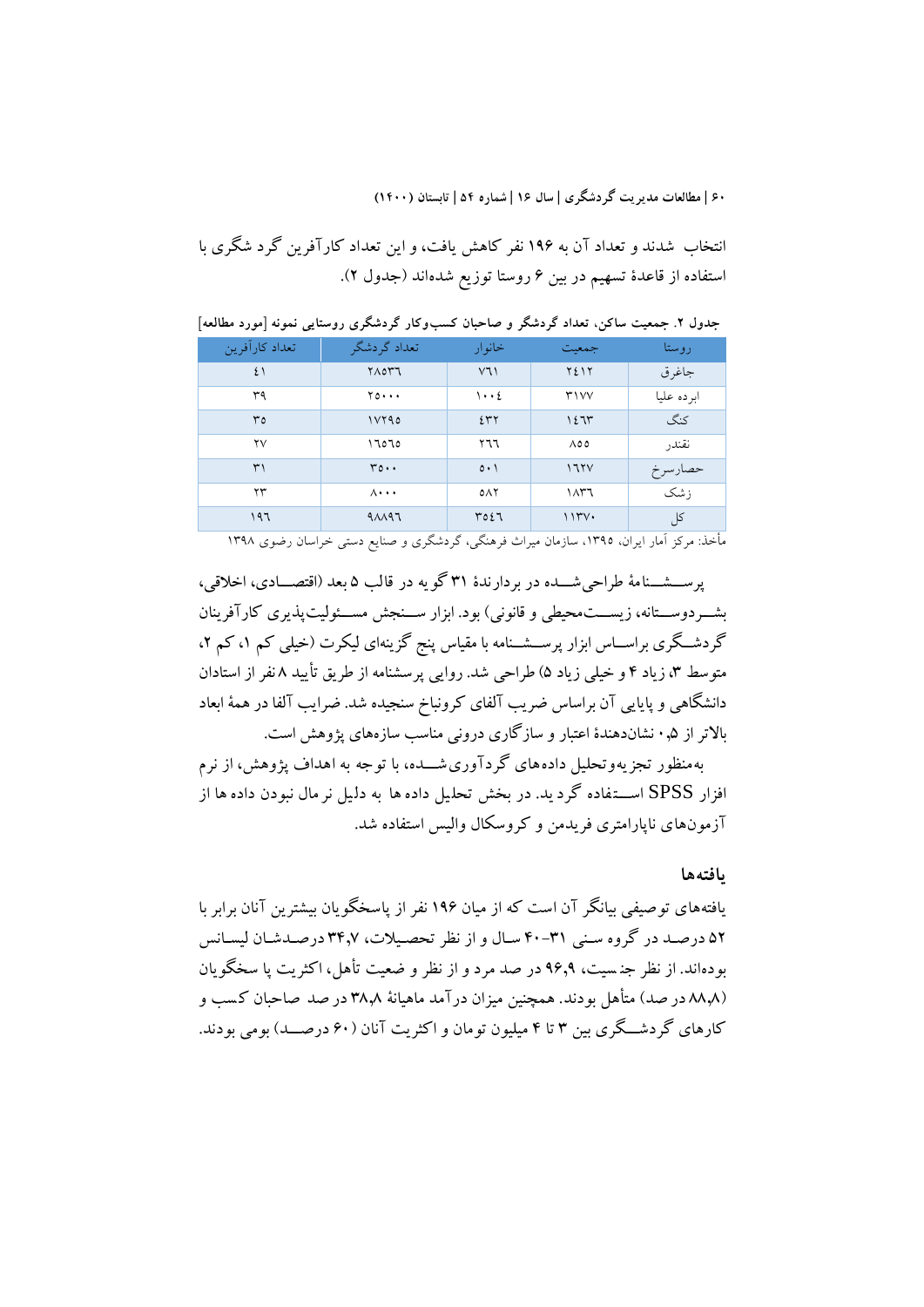افراد غير بومي در شهر مشهد ساکن اند ولي محل فعاليت آنان در شهرستان بينالود است. يافتههای تحقيق نشان ميدهد که ۶3.3 درصد آن ها برای 3 تا ۶ نفر شیل ايجاد کردهاند؛ البته، طبق اظهارات صاحبان ک سب وکارهای گرد شگری، اين تعداد کارکنان به صورت دائم ه ستند و در ف صل هايي مانند تاب ستان و بهار، که تعداد گرد شگران افزايش مييابند، تعداد کارکنان نيز افزايش مي يابد. در مورد نوع کســبوکار، ۵۱ درصـــد صـــاحبان استراحتگاه و کافهدار بودند )جدول 3(.

| در صد                   | كمترين             | در صد                      | بيشترين           | مؤ لفه                         |
|-------------------------|--------------------|----------------------------|-------------------|--------------------------------|
| ٢                       | ٧٠-٧٠ سال          | $\mathfrak{o}\,\mathsf{Y}$ | ٣١ تا ٤٠ سال      | سن                             |
| V, V                    | فوق ليسانس وبالاتر | ۷.۲۴                       | ليسانس            | تحصىلات                        |
| $\mathsf{r}$            | زن                 | 97,9                       | مر د              | جنس                            |
| ۲, ۱۱                   | مجرد               | $\lambda\lambda\lambda$    | متأهل             | وضعيت تاهل                     |
| $\mathsf{r},\mathsf{l}$ | ۱ میلیون           | ۸٫۸                        | بين ٣ تا ٤ ميليون | ميزان درآمد                    |
| $\mathfrak{L}$          | غير بو مي          | ٦٠                         | بومى              | بومی یا غیر بومی               |
| $\Lambda$ , Y           | ۲ نفر              | ٦٣,٣                       | ۳ تا ۳ نفر        | تعداد اشتغال ايجادشده (مستقيم) |
| ۲۲,٤                    | رستوران دار        | ٥١                         | استر احتگاه       | نوع كسبوكار                    |

**جدول .3 يافتههاي توصیفي پاسخگويان**

ماخذ: یافتههای پژوهش، 1398

جهت تحليل يافتههای تحقيق، دراولين گام توزيع فراواني پاسـخدهندگان (صــاحبان کسب وکارهای گردشگری) محاسبه شد. يافتههای جدول ۵ نشان مي دهد از ميان ۶ گويهٔ مربوط به بعد اقتصادی، بيشترين مسئوليت پذيری صاحبان کسب وکارهای گردشگری به گويهٔ «رعايت عدالت در قيمت محصـولات و خدمات» با ميانگين ۴٫۰۶ و کمترين آن به گو يهٔ «انجام فعاليت اقتصـــادی و تلاش جهت حذف فقر در بين مردم محلي» (٣,۶٢) اختصاص دارد. در مجموع، سطح مسئوليتپذيری کارآفرينان گردشگری در تمامي ابعاد ششگانة مورد بررسي بيشتر از حد متوسط بودهاست )جدول ۴(.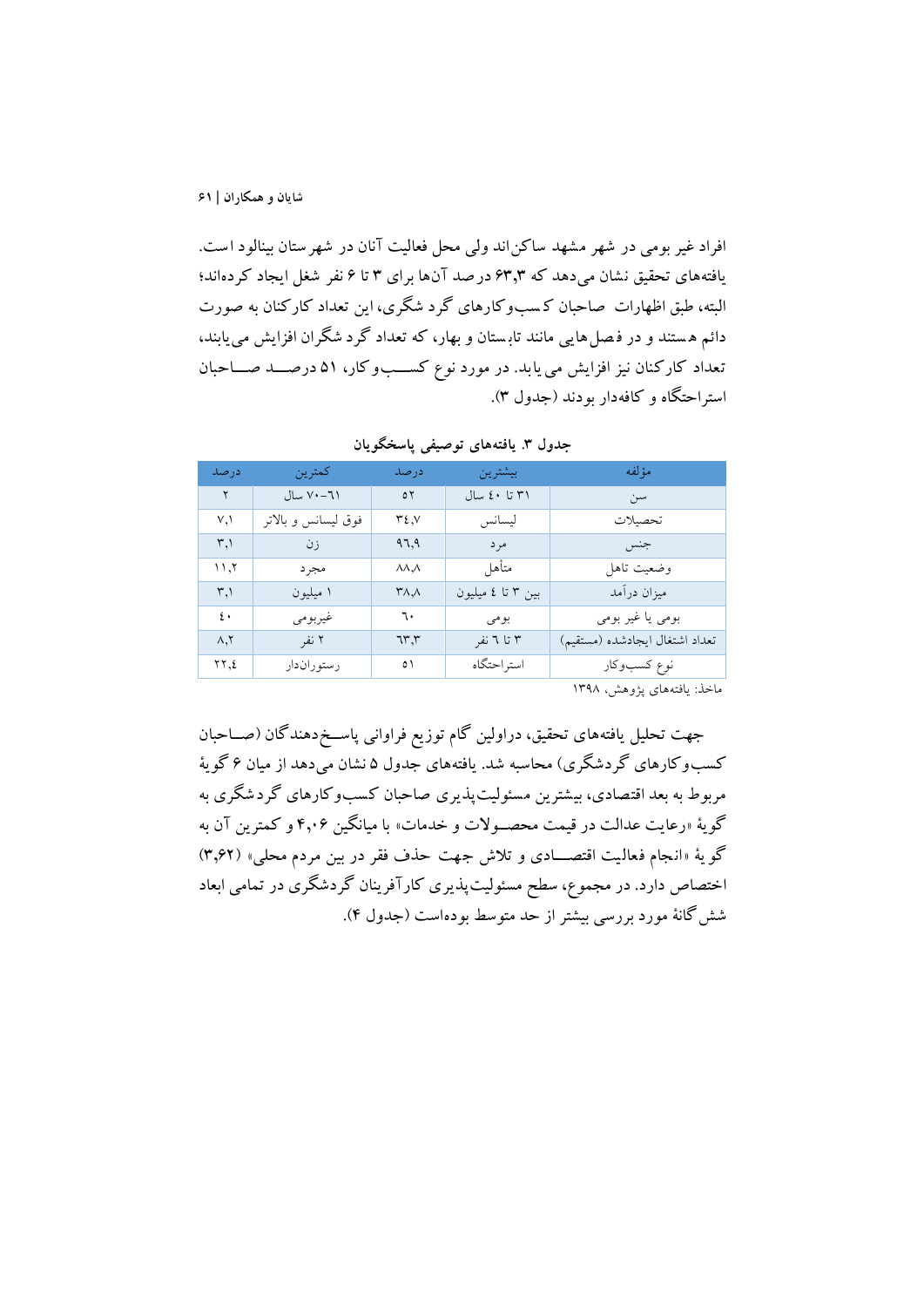| البحر افت معرة | المحاكين  | احینی زیاد                               | ಕಲ          | متوسعة  |                           | حیي ک                 | توبه مای شاخص همیای                                      |
|----------------|-----------|------------------------------------------|-------------|---------|---------------------------|-----------------------|----------------------------------------------------------|
| $-57A$         | T.AY      | VK.Y                                     | WF          | $T + 1$ | 4,99                      | 4,58                  | ایجاد فرصتهای شعلی برای افراد بومی                       |
| $+577$         | ٣.٧٦      | $\epsilon_{\pi}$ ,                       | <b>VTA</b>  | 71.5    | $+1 + 1$                  | 1.11                  | لسهيل توسعة كسبوكار                                      |
| $+711$         | <b>TW</b> | $\mathbf{r}_{\mathbf{a}}$                | WW.         | 577     | $+1.4.6$                  | $\alpha$ , $\alpha$ . | تعهد نست به خريد از تأمين كنندكان بومي و محلم            |
| 572.4          | $6, -7$   | 11.7                                     | 45.5        | 53      | $\mathcal{F}(\mathbf{r})$ | $+1.64$               | رعايت در فيمت محمولات و خدمات                            |
| <.pEE          | r.v       | $\mathcal{F}_{\mathcal{C}}(\mathcal{F})$ | 337         | 713     | 馬                         | $\epsilon_{\mu}$ .    | ارالة خدمات و امكانات متنوع به گردشگر                    |
| パト             | ٣,૫٢      | £3                                       | <b>DT.7</b> | TVA.    | ۲.                        | 1.14                  | انجام فعالیت اقتصادی و تلاش جهت حذف فقر در بین مردم مجلی |

**جدول .4 بررسي وضعیت گويههاي شاخص اقتصادي**

ماخذ: یافتههای پژوهش، 1398

يافتههای بعد زي ست محيطي ن شان ميدهد از ميان 10 گويهْ بي شترين م سئول يتپذيری کارافرينان گردشــگری به گويهٔ حفظ تنوع زيســـتي و حيات وحش با ميانگين ۴٫۲۳ و کمترين آن به خريداری اقالم و ملزومات سازگار با محيط زي ست )مح صوالت بازيافتي( با ميانگين 3.۵۴ اختصاص دارد )جدول ۵(.

| النحز اقتنا امغيار | سائکس              | حيلى زياد                                                 | وياد                               | متوابنها                     | ₹                                        | خیلی کم                                  | كويه هاي شاخص زيست محيض                                           |
|--------------------|--------------------|-----------------------------------------------------------|------------------------------------|------------------------------|------------------------------------------|------------------------------------------|-------------------------------------------------------------------|
| $+797$             | 7.47               | 14.1                                                      | 0.15                               | 11.1                         | tipe                                     |                                          | صرفهجوين و مديريت اب                                              |
| $+7195.$           | T,T                | 5,7                                                       | 1V.                                | 11.A                         | ۲                                        | orgen.                                   | صرفه جویی و مدیریت الرژی                                          |
| .714               | 17.01<br>100000111 | <b>HILLER</b><br>$\mathbf{v},\mathbf{v}$<br><b>SYSTEM</b> | ŁY.<br><b>STATISTICS</b><br>$\sim$ | <b>SSO</b><br>ø۱<br>$-0.000$ | $\mathbf{1}$<br>w<br><b>COLLECT</b>      | $\mathcal{M}^{\bullet}$                  | حريداري اقلام و ملزومات سازگار با محيط<br>زيست (محصولات بازيافتي) |
| .117               | 1.04               | 0.7                                                       | 31                                 | i٢                           | ۲                                        | $\epsilon_{\rm{eff}}$                    | استفاده از انرژی،های پاک و جایگزین                                |
| $+7117$            | <b>T.AT</b>        | 17.7                                                      | TA.1                               | 13.7                         | ۲                                        | $1 + 1 +$                                | كاهش و مديريت يسماند                                              |
| $.0 - V$           | 1,44               | 17.7                                                      | $V_{\pm}$ .3.                      | ١٣.٣                         | tete                                     | $+7.5$                                   | كاهش ومديريت يساب فاضلاب                                          |
| 7.201              | <b>T.AV</b>        | A.T                                                       | VA.3                               | 11.7                         | $\mathcal{C}_{\mathcal{R}}(\mathcal{C})$ | $1 + 1 +$                                | کاهش و مدیریت انتشار گازهای گلخانهای                              |
| $-211$             | 1,41               | 5.1                                                       | VT.O.                              | $W_{\nu}$                    | 5,77                                     | $+7.5$                                   | جلوگیری از ایجاد آلودگی صوتی                                      |
| 7.070              | 1.10               | <b>RUSH</b>                                               | <b>+1++</b>                        | 17.1                         | $V + E$                                  | V.3                                      | ايجاد آلودگی                                                      |
| $+19.7$            | 1.77               | $T - 7$                                                   | 7,75                               | $V_{\rm s}$                  | tijk t                                   | $\mathcal{F}_i \leftarrow \mathcal{F}_i$ | حفظ تنوع زيستي و حيات وحش                                         |

**جدول .5 بررسي وضعیت گويههاي شاخص زيست محیطي**

ماخذ: يافتههای پژوهش، 1398

از ميان ۶ گويهٔ بعد اخلاقي، بيشــترين ميانگين (۴٫۳۶) به گويهٔ «احترام به علايق مشــتريان (گردشگران)» و کمترين ميانگين (۳٫۵۴) به گو يهٔ «تعهد به تبليغات و شـــناســــاندن گرد شگران در مورد ا صول اخالقي و زي ست محيطي منطقه« اخت صاص دارد. درمجموع، سطح مسئوليت يذيری کارآفرينان گردشگری در تمامی ابعاد پنج گانهٔ مورد بررسی بيشتر از حد متوسط بودهاست )جدول ۶(.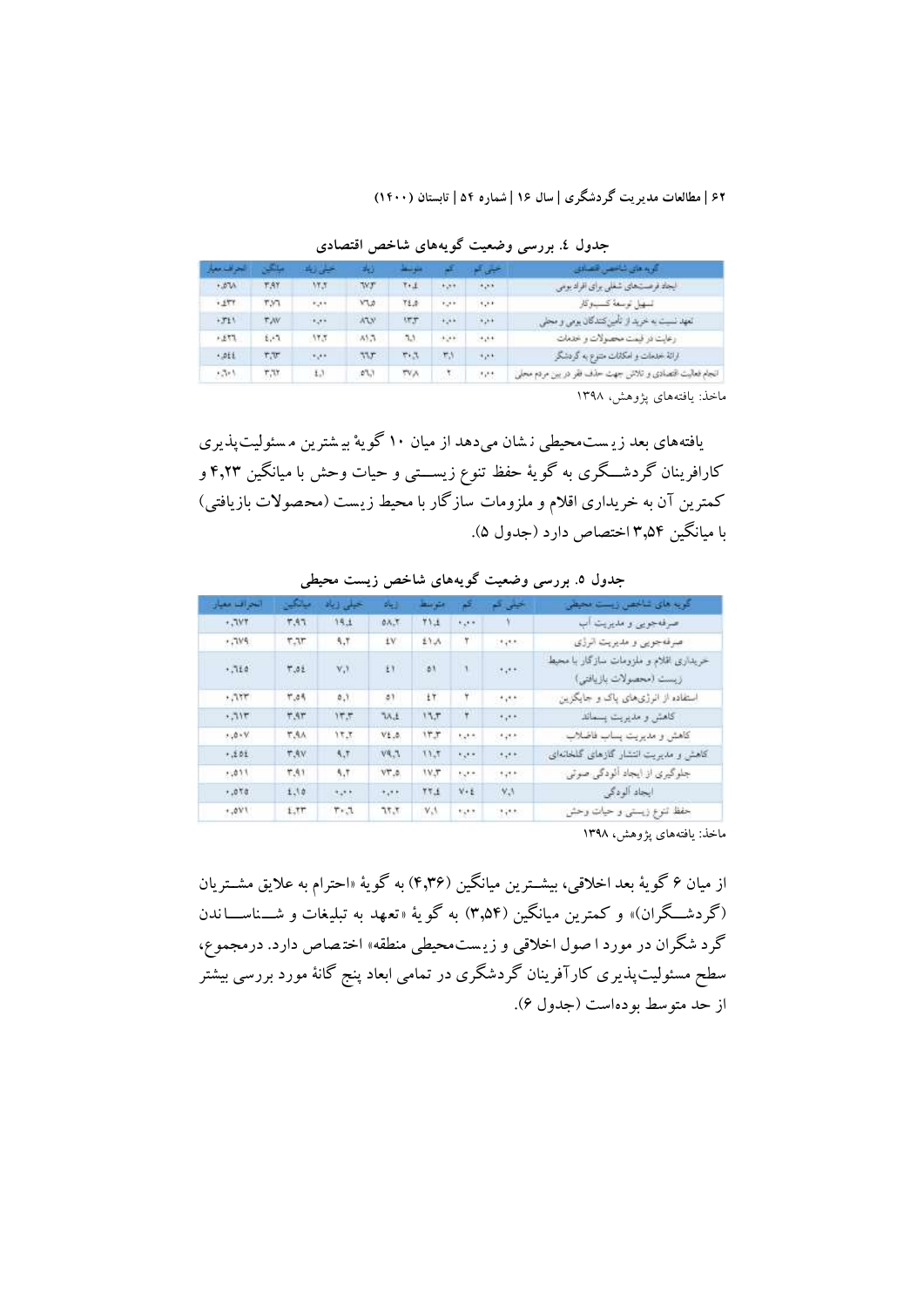| . المحد السو معينار | بالكر | حبس زياد    | al i    | المتوسطة    | <b>Table</b>                  | احیلی است                       | - کویہ ملی شاخصے اخلاقی                                                    |
|---------------------|-------|-------------|---------|-------------|-------------------------------|---------------------------------|----------------------------------------------------------------------------|
| $-277$              | 土产生   | <b>TEN</b>  | 29.7    | $B_{\perp}$ | Alpha                         | 4.11                            | اللاش در بالابردن روحية أكاهي و مشاركت                                     |
| $FAT$ , $=$         | 4.41  | 11.7        | A.E.V.  | 法选          | $\mathbf{A}$                  | $\langle A_{\alpha}A\rangle$ is | تعهد به بهبود شرایط ایمنی و بهداشت شغلی در محل کار                         |
| 7.62.7              | 1.77  | $\pi_{4,N}$ | 71.7    | $\cdots$    | $+,-1$                        | $-1.1 + 1.0$                    | اخترام به علایق مشتریان (گردشگران)                                         |
| $+7.11$             | 7,50  | ∵T:         | $5 - A$ | $V_4V$      | $\mathcal{L}_1 = \mathcal{L}$ | (1,1)                           | تعهد به توانسندسازی و آموزش کارکنان:                                       |
| $-291$              | 7,21  | $0.3 -$     | 封选      | 41.         | 525                           | 197                             | تعهد به تبلیغات و شناسالدن گردشگران در مورد اصول<br>اخلاقي و زيستحجلي مطله |
| 4.5.4               | 1.11  | 17.7        | V1.0    | 17.7        | 1.11                          | 1.11                            | احترام به ارزش های سنتی و اجتماعی جامعة محلی                               |
|                     |       |             |         |             |                               |                                 |                                                                            |

**جدول .6 بررسي وضعیت گويههاي شاخص اخالقي**

ماخذ: يافتههای پژوهش، 1398

از ميان ۵ گويهٔ مربوط به بعد بشـردوسـتانه، بيشـترين مسـئوليتپذيری به گويهٔ «ايجاد فضـــای امن و محيطي آرام برای گردشـــگران» با ميانگين ۴٫۳۲ و کمترين آن به گويهٔ «اسـتفاده از زنان در فضــای کســب و کار» (۳٫۹۴) اختصــاص دارد. درمجموع، ســطح مسئوليتپذيری کارآفرينان گردشگری در تمامی گويههای پنج گانه بيشتر از حد متوسط بودهاست )جدول ۷(.

**جدول .7 بررسي وضعیت گويههاي شاخص بشردوستانه**

| اللحراف معنار       | اختلفت | المتبلون وتبالما | 1000  | أهبلوا مستان            |                                         | سميلي شور                     | کریم های شاخص بشردوسته                    |
|---------------------|--------|------------------|-------|-------------------------|-----------------------------------------|-------------------------------|-------------------------------------------|
| $+104V$             | 1.77   | 58.5             | 14.7  | 75                      | 4.44                                    | 4.74                          | لمعاليتي منصفاته وتمرست                   |
| 1.291               | 1.4    | 文字法              | 77.7  | 17.7                    | 8,44                                    | 4,64                          | زعایت انصاف و صداقت نسبت به گردشگر        |
| $+741$              | 5.77   | <b>TAV</b>       | 14    | 15.7                    | 4.44.44                                 | $\mathcal{L}_\mathrm{c}$ and  | مستوليت در قبال محصول                     |
| $, y \cdot \lambda$ | T.51   | 253              | 27.1  | 18.0                    |                                         | $\mathcal{A}_\mathcal{A}$ and | استفاده از زنان در فضای کسب وکار          |
| Y13.4               | £399   | 717              | TA.E. | $\mathbf{r}_\mathrm{a}$ | $\mathcal{L}_{\mathcal{L}}(\mathbf{r})$ | <b>Card</b>                   | ایجاد فضای امن و محیطی ارام برای گردشگران |

ماخذ: يافتههای پژوهش، 1398

در مورد بعد قانوني از ميان ۴ گويه، بيشـــترين مســـئوليت پذيری به گويهٔ «تعهد در پرداخت ماليات» با ميانگين ۴٫۲۸ و کمترين آن به گويهٔ «رعايت و احترام به قوانين و مقررات» (۴٫۰۲) اختصــــاص دارد. درمجموع، ســـطح مســئولـيت پذيری کارآفرينان گردشگری در تمامي گويههای قانوني در حد »زياد« بودهاست )جدول 8(.

**جدول .8 بررسي وضعیت گويه هاي قانوني**

| الحراف مفار | مبانك | جيلى وباد |            | التوسط |                             | خلی ک                 | كويه فاي تناحص فأنوس                  |
|-------------|-------|-----------|------------|--------|-----------------------------|-----------------------|---------------------------------------|
| <b>+14V</b> | 1.5h  | 1.7       | TV.T       |        | 4, 14                       | 4, 44                 | المهداء وبرناخت ماليات                |
| $-5.6$      | 医二甲   | 4.7       | W.M.       | V.V    | $\mathbf{r}_\mathrm{c}$ and | 1.111                 | رعايت و احترام به قوانین و مقررات     |
| $-351$      | 1.4V  | A.Y.      | <b>SEA</b> |        | $\mathbf{r}_i$ and          | $\mathbf{r}_{\alpha}$ | رعايت استاندارهاي زيست محيطي و بهداشت |
| CMT.        | 1.11  | 5655      | 00.1       | 17.7   | $+1.1 +$                    | $+ + +$               | رعایت حقوق مشتری و مصرف کننده         |

ماخذ: يافتههای پژوهش، 1398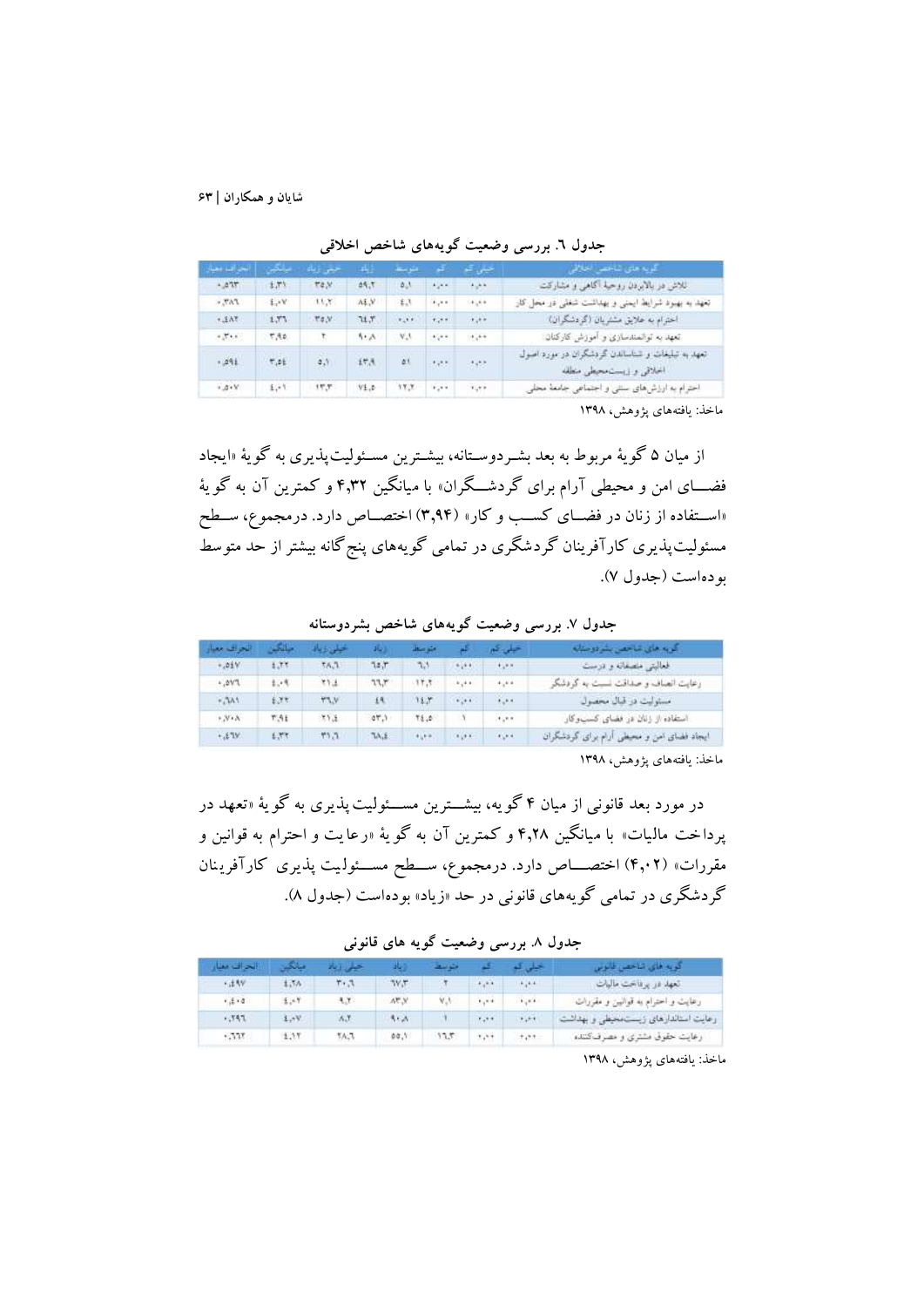برای بررسي مسئوليتپذيری کارآفرينان گردشگری از آزمون t تک نمونهای استفاده شـــدهاســـت. تفاوت ميانگين عددی از ميانگين نظری ۳ در همهٔ شـــاخصها در ســطح ۹۹ در صد معنادار ا ست. بنابراين ميتوان به اين نکته ا شاره کرد که کارآفرينان گرد شگری سطح مسئوليتپذيری نسبتا بالايي دارند. البته شاخص بشردوستانه با ميانگين ۴٫۱۶ دارای بيشترين ميانگين عددی و شــاخص اقتصــادی (٣٫٨١) دارای کمترين ميزان، ولي در حد قابل قبول، از ديدگاه پاسخگويان بودهاست )جدول 9(.

| Upper                  | 95% Confidence Interval<br>of the Difference<br>Lower | اختلاف<br>ميانگين | ميز ان<br>معناداری  | امارهt                   | ميانگين          | ابعاد تحقيق |
|------------------------|-------------------------------------------------------|-------------------|---------------------|--------------------------|------------------|-------------|
| ۰٫۸٦                   | $\cdot$ , $\vee$ 1                                    | $\cdot \wedge$    | ۱ میلی د            | ۲۲.۸٤                    | ۳.۸۱             | اقتصادي     |
| 1,77                   | ۰۹,۱                                                  | ۱.۱٦              | ۱ ا                 | ٣٤.٤٩                    | 2.17             | بشر دوستانه |
| .90                    | $\cdot \sqrt{r}$                                      | ۸۹ ۰              | ۱ ۱                 | ۲۹.۹۲                    | ۳۸۹              | محيطى       |
| $\lambda$ /, $\lambda$ | $\setminus \cdot \vee$                                | 1.15              | $\cdot$ , $\cdot$   | 2.70                     | 2,15             | قانونبي     |
| ۰۰۸.۱                  | ۹۹. ۰                                                 | $\cdot$ :         | ۱ ۱                 | 25.5                     | $2 \cdot 2$      | اخلاقي      |
| $\cdot$ : {            | .9V                                                   | ۰۰۱. ۱            | $\cdot$ , $\cdot$ ) | $\mathsf{ov}.\mathsf{E}$ | $\mathfrak{c}$ . | کل          |

**جدول شماره .9 معناداري تفاوت از حد مطلوب ابعاد مسئولیت پذيري کارآفرينان گردشگري**

ماخذ: يافتههای پژوهش، 1398

برای بررسبی اهميت و رتبه بندی ابعاد مسئوليت يذيری اجتماعی کارآفرينان گردشگری از آزمون فريدمن استفاده شده است، که بين آن ها تفاوت معناداری در سطح 99 درصد وجود دارد. بهطوریکه شاخصهای قانوني و بشردوستانه از باالترين و شاخص اقتصووادی از کمترين ميزان ميانگين رتبهای برخوردار بودند. آمارۀ کایدو تفاوت معنادار در سطح ۰/۰۰۱ در ميانگين رتبهای شاخص ها را نشان مي دهد (جدول ۱۰).

بررســي مســئوليت پذيری اجتماعي کارآفرينان گردشــگری نســبت به جامعهٔ محلي، گردشگران، محيط زيست براسـاس آزمون فريدمن نشــان مي دهد که بين آنها تفاوت معناداری در ســـطح ۹۹ درصــــد وجود دارد. به طوری که مســـئوليت پذيری کارآفرينان گردشگری نسبت به گردشگران دارای باالترين و نسبت به محيط زيست دارای کمترين ميزان است )جدول 11(.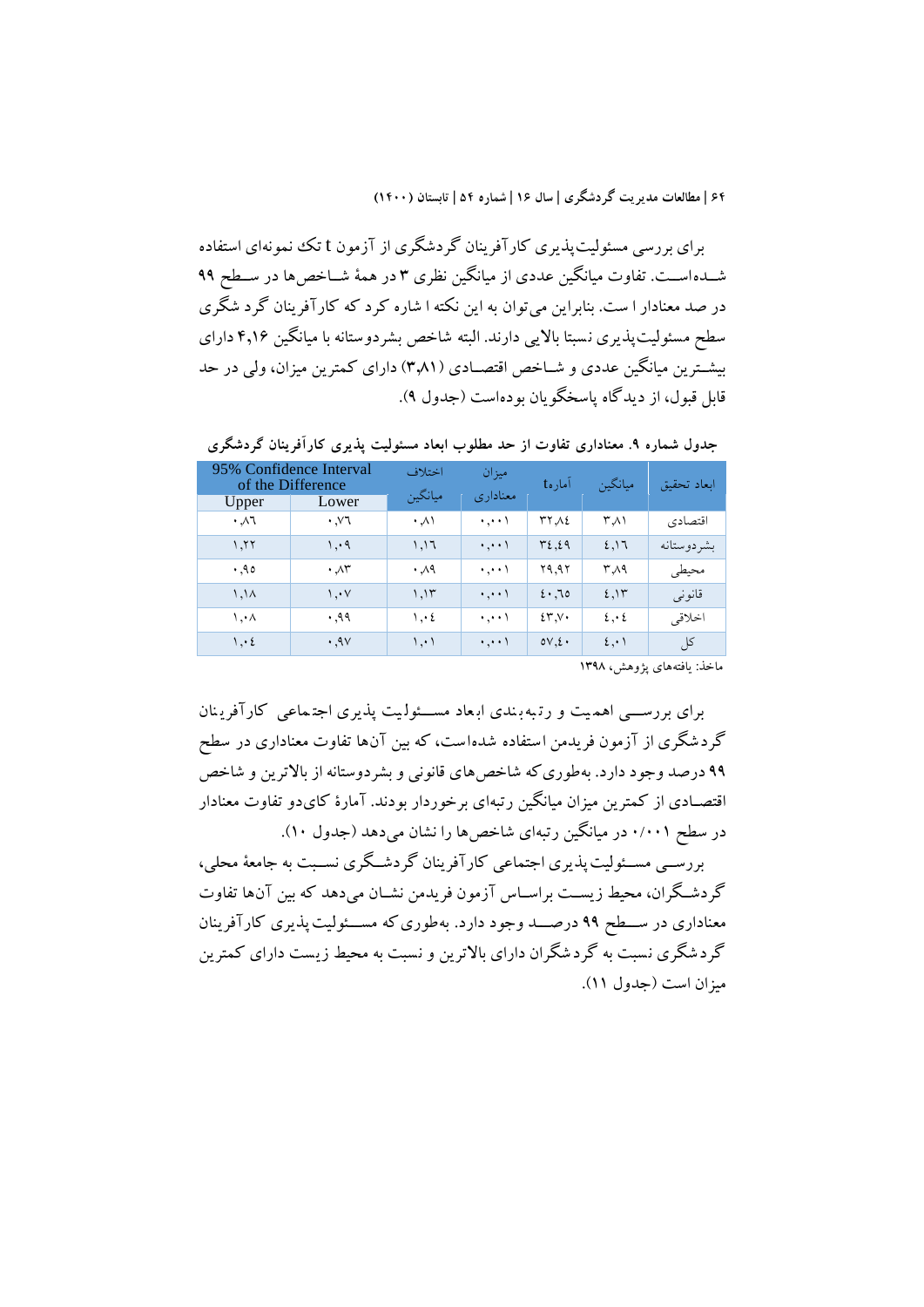| میانگین رتبهای | ميانگين عددي | تعداد        | شاخصهای مورد مطالعه |
|----------------|--------------|--------------|---------------------|
| 2.29           | 2.15         | ٤            | قانونبي             |
| T.VY           | $2 \cdot 2$  | ٥            | اخلاقي              |
| 2.5V           | 2,17         | ٥            | بشردوستانه          |
| ۲.۲۸           | ۳.۸۱         | ٦            | اقتصادي             |
| <b>7.2</b>     | $r_A$        | ۱۰           | محيطى               |
| 0.1            | 2.1          | ۳۰           | کل                  |
|                | 11.71        | کای دو       |                     |
|                | ٥            | درجه آزادي   |                     |
|                | ۱ میلیو      | سطح معناداري |                     |

**جدول .10 معناداري تفاوت میانگین رتبهاي مولفههاي مسئولیتپذيري کارآفرينان گردشگري**

مأخذ: يافتههای پژوهش، 1398

**جدول .11 معناداري تفاوت میانگین رتبهاي ابعاد مسئولیتپذيري کارآفرينان گردشگري**

| میانگین رتبهای   | شاخصهای مورد مطالعه              |
|------------------|----------------------------------|
| ۱٬۱۳             | مسئولیتپذیری نسبت به محیط زیست   |
| ۲.V۲             | مسئولیتپذیری نسبت به جامعهٔ محلی |
| 1.9 <sub>A</sub> | مسئولیتپذیری نسبت به گردشگران    |
| ۱۷٦.۰۸۰          | کای دو                           |
| ٣                | درجه أزادي                       |
| ۱ میب            | سطح معنادارى                     |

مأخذ: يافتههای پژوهش، 1398

با اسـتفاده از آزمون کروسـکال واليس سـعي شــدهاسـت تا تفاوت موجود در سـطح مســئوليتپذيری کارآفرينان گردشــگری در بين روســتاهای مقصــد گردشــگری مورد ارزيابي قرار گيرد. جدول ١٣ نشــان مي دهد که در شــاخص قانوني، روســتای حصــار و سپس رو ستای ابرده در رتبه باالتری قرارگرفتهاند. در شاخص های اخالقي، اقت صاد ی و ب شردو ستانه رو ستای ابرده و در شاخص زي ست محيطي رو ستای جاغرق در رتبه باالتری قرار گرفتهاســت. در کل شــاخصها، روســتای ابرده و ســپس روســتای جاغرق در رتبه باالتری قرار گرفتهاند. پايينترين سطح مسئوليتپذيری به روستای زشک مربوط است. با توجه به ســطح معناداری، فقط در شــاخص اخلاقی تفاوت معناداری بين روســتاها وجود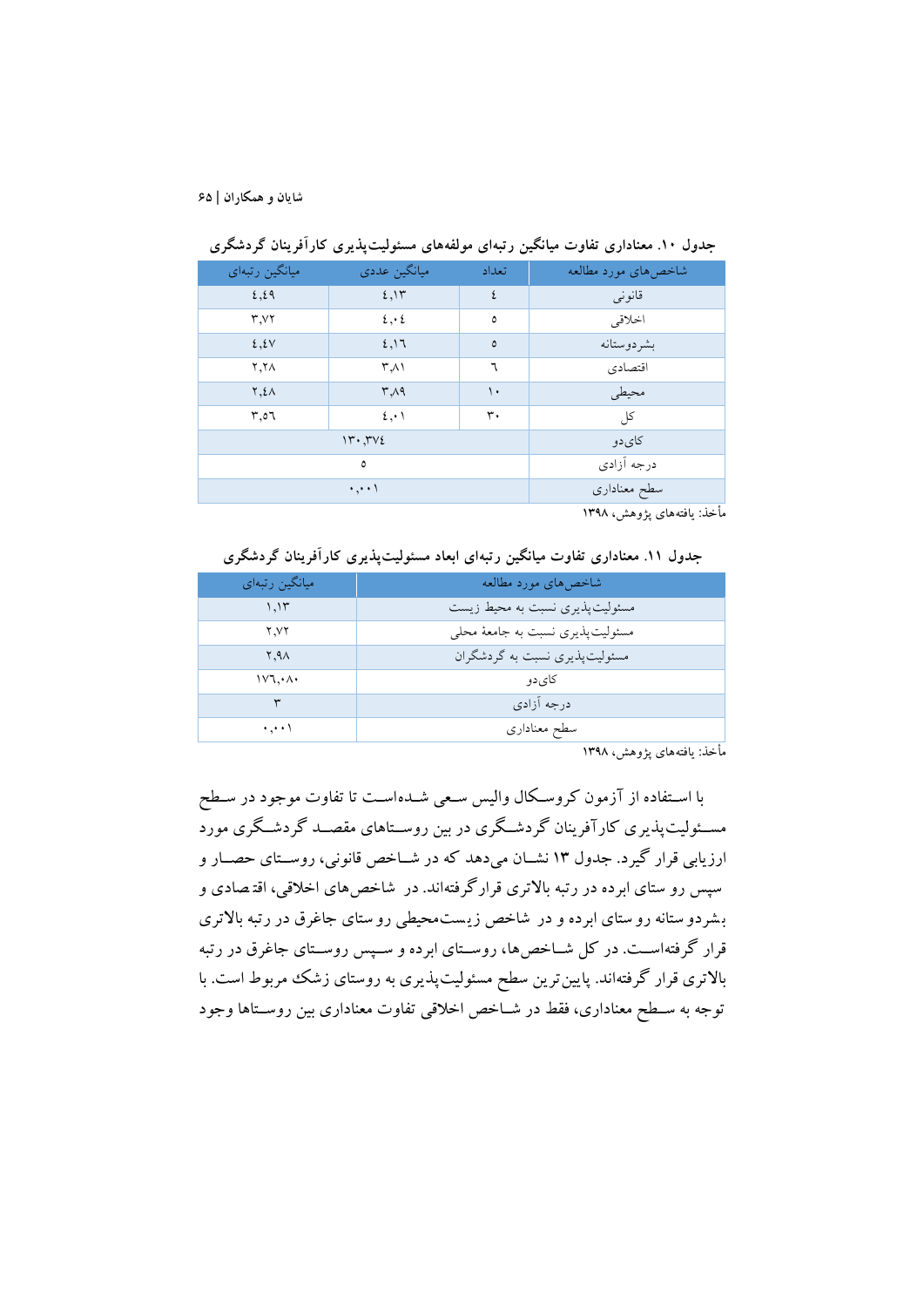ندارد، ولي در ساير شاخص ها بين روستاهای مورد مطالعه تفاوت وجود دارد، که بايستي داليل آن مورد بررسي قرار گيرد.

| کل                  | ز يست<br>محيطى                                      | اقتصادي             | بشردوستانه            | اخلاقي | قانونى               | روستاهای مورد مطالعه |
|---------------------|-----------------------------------------------------|---------------------|-----------------------|--------|----------------------|----------------------|
| 0V,19               | 72.12                                               | 00, VA              | 0.91                  | 01,71  | 25.00                | جاغرق                |
| 27,27               | ۲۱,٥٥                                               | 27,71               | $\circ r, \cdot \tau$ | 21.4   | 2V,79                | كنگ                  |
| 77.17               | 00,7V                                               | ۳۳٫۳۹               | 70,0                  | 77,19  | $0\Lambda, \Sigma V$ | ابرده                |
| 00, 00              | ۶۹.۸٦                                               | 0.9A                | ۲٦,٤٥                 | 20,77  | 7۷, ۹۵               | حصار                 |
| Y1,YY               | 19, YT                                              | ۲۲,۳۲               | ۳٤,۲۳                 | 0.00   | 19,91                | ز شک                 |
| rr,02               | $\mathsf{r}_{\Lambda,\mathsf{1}}$                   | 27.4                | ۲٥٫۲۷                 | 22.7   | $\circ \circ \cdots$ | نقندر                |
| <b>YMAYV</b>        | $\mathsf{Y} \cdot \mathsf{A} \mathsf{A} \mathsf{A}$ | 17,072              | 19,09                 | 7,973  | ۲۰٫۰٦٥               | كاي اسكوئر           |
| ٥                   | ٥                                                   | $\mathsf{o}$        | ٥                     | ٥      | ٥                    | درجه آزادى           |
| $\cdot$ , $\cdot$ ) | $\cdot$ , $\cdot$ \                                 | $\cdot$ , $\cdot$ 0 | ۱ ا                   | ۲۲٦,۰  | $\cdot$ , $\cdot$ )  | سطح معناداري         |

**جدول .12 میانگین رتبههاي مسئولیتپذيري کارآفرينان گردشگري به تفكیک روستا**

ماخذ: يافتههای پژوهش، 1398



**شكل .2 میانگین رتبههاي ابعاد مسئولیتپذيري کارآفرينان گردشگري به تفكیک روستاها**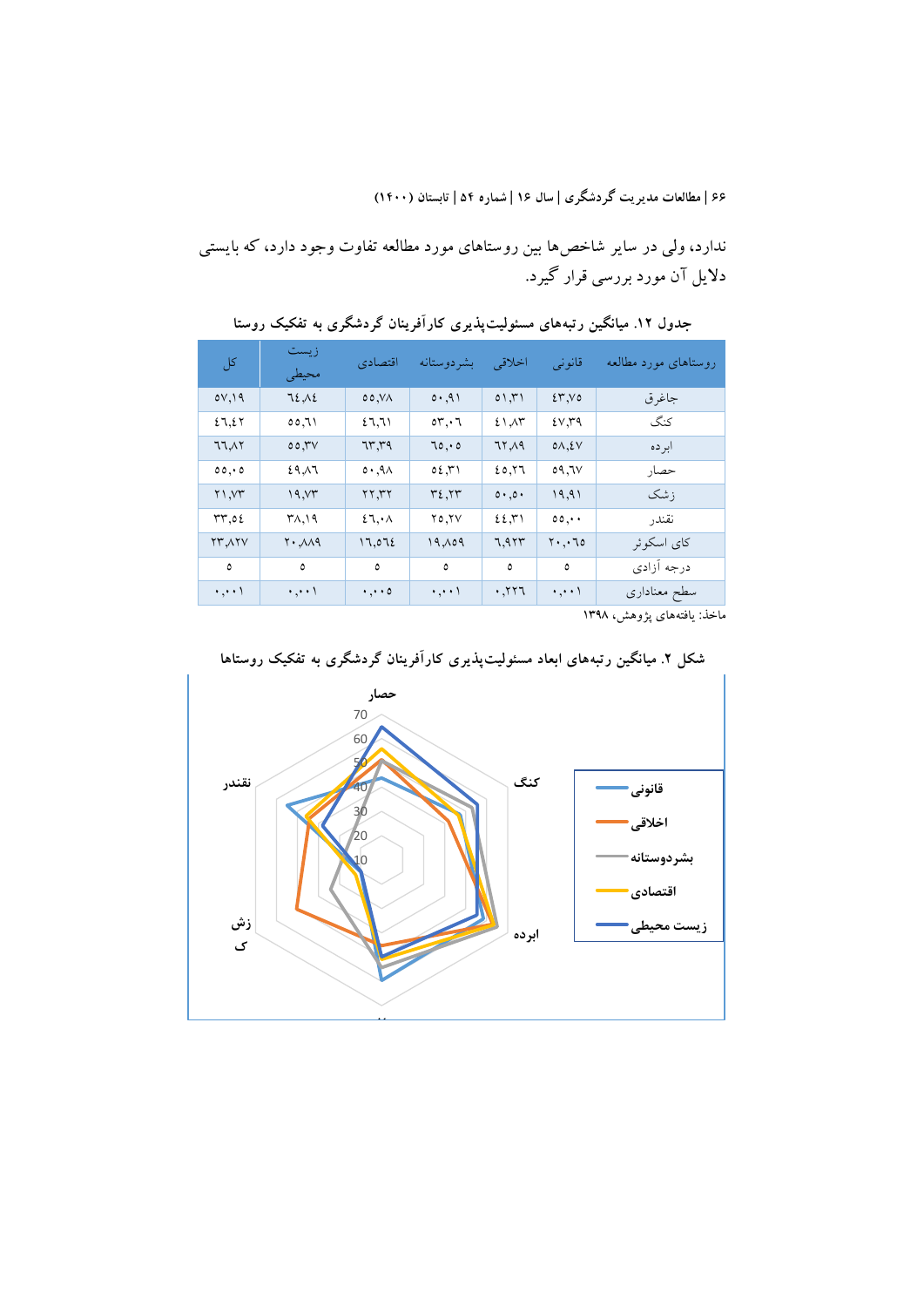**بحث و نتیجهگیري**

يافتههای پژوهش مويد آن است که مسئوليتپذيری کارآفرينان هم در مقياس ابعاد و هم رو ستاهایْ مقـصد متفاوت ا ست. کارآفرینان گرد شگری در ابعاد بـشردو ستانه و قانونی دارای بيشترين ميزان مسئوليتپذيری اجتماعی و پايين ترين سطح مسئوليتپذيری مربوط به بعد اقتصـادی و ســـپس محيطي هســـتند. مهمترين مســـئله اين اســت که کارآفرينان گرد شگر ی نتوا سته اند باعث ايجاد فر صت های شیل ي زيادی برای افراد بومي ش وند و به دليل گرايش جنسيتي از زنان کمتری در فرضای کسبوکار ا ستفاده شدها ست. در بعد محيطي کارآفرينان تعهد کمتري در اسـتفاده از اقلام قابل باز يافت دارند؛ در نتيجه، فعاليت آنان باعث ايجاد آلودگي در محيط شـــدهاســـت. نتايج آزمون تي تک نممونهای و فر يدمن نشــــان داد که در مـيانگين رتـبهای شـــــاخص ها تـفاوت وجود دارد. ســـطح مســئوليتپذيری کارآفرينان گردشــگری نســبت به جامعهٔ محلي، گردشــگران و محيط زيست نشـان داد که بيشـترين سـطح مسـئوليت<code>پذيری کارآفرينان گردشـگری نسـبت به</code> گرد شگران است، زيرا هدف همهٔ کارآفرينان گرد شگري و صاحبان کسبوکار کسب سود بيشتر است، پس برای کسب سود بيشتر و جذب گردشگران، کارآفرينان گردشگری سعي ميکنند نسبت به گردشگران مسئوليتپذيری بيشتری داشته باشند.

نتايج همچنين نشان داد که پايين ترين سطح مسئوليت پذيری کارآفرينان گردشگری نسبت به محيط زيست است. در نهايت، نتايج تحليلهای انجام شده در سطح رو ستاهای مقصد گردشگری در شهرستان بینالود با استفاده از آزمون کروسکال والیس نشان داد که مسئوليت پذيری اجتماعي کارآفرينان گردشگری در روسـتای ابرده و جاغرق از سـاير روستاها بيشتر است و در روستای زشک سطح مسئوليت پذيری کارآفرينان گردشگری کمتر از ساير رو ستاها ست. نتيجهٔ بهد ستآمده بيانگر آن ا ست که در رو ستاهای ابرده و جاغرق کارآفريني و کسبوکارهای گردشگری بيشتری در مسيراين روستاها ايجاد شده اســت و همچنين از موقعيت جغرافيايي بهتری نســبت به روســتاهای ديگر برخوردارند؛ روســـتاهاي ابرده و جاغرق داراي گردشـــگر و کارآفريني بيشـــتر هســـتند و در نتيجه، مسئولت يذيری کارآفرينان گرد شگری و صاحبان کسب وکار جهت جذب گرد شگر و رضــايت آنان نيز بيشــتر اســت، ولي روســـتای زشــک ددر انتهای محور گردشــگری م شهد - طرقبه و شاند يز گرد شگر کمتر ی دارد و بي شت رْ دارای خانههای دوم شهرن ش ينان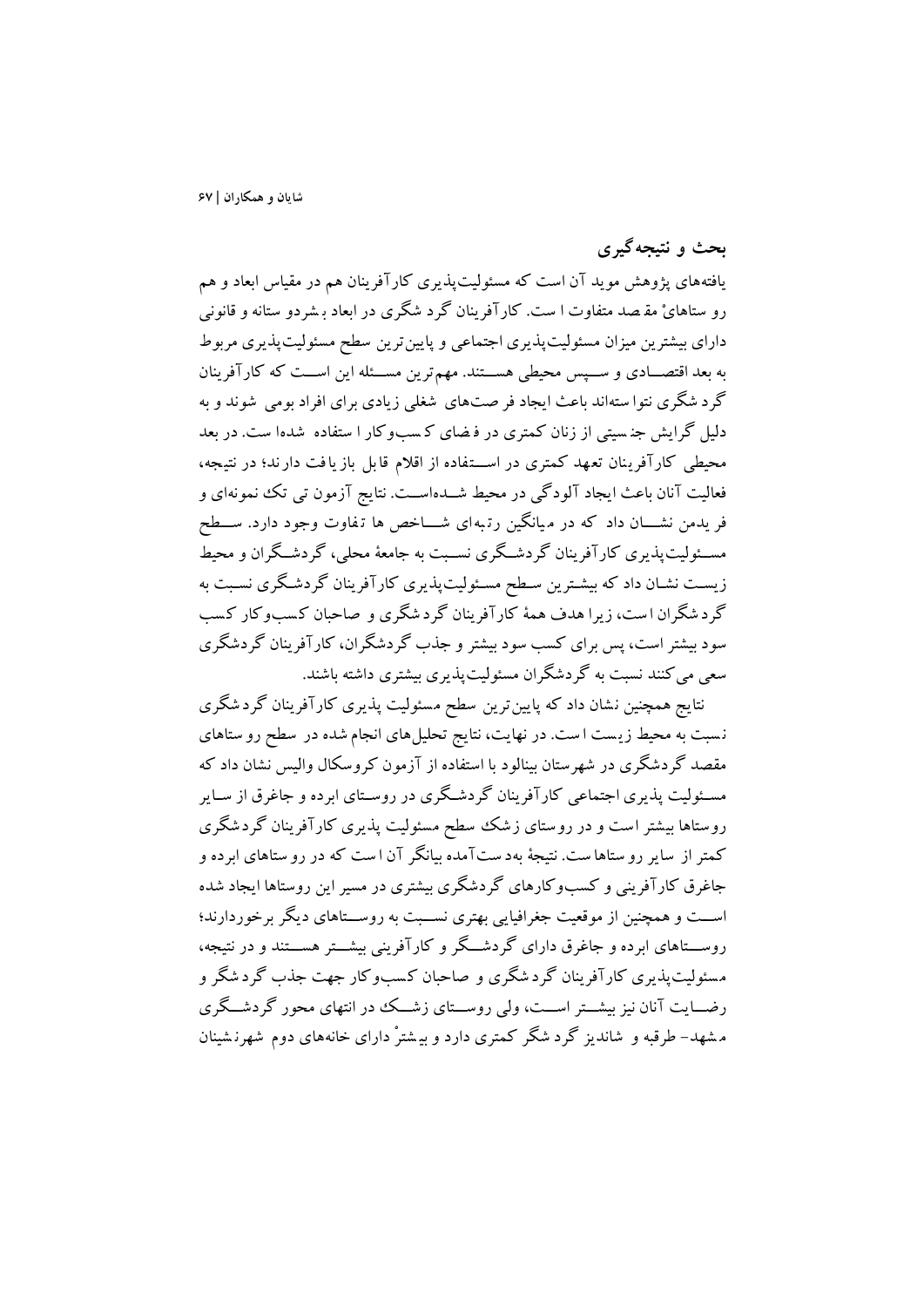است. تحقيق حاضر فقط با بررسي مسئوليتپذيری اجتماعي شـرکت۱ه توسط کارول (١٩٩١) هم راستاست، که به اين نتيجه رسـيد که بين چهار نوع مسـئوليتپذيری تفاوت وجود دارد. از نظر کارول، مسئوليت يذيری اقتصادی شرکت ها بر پايهٔ مسئوليت قانوني، اخلاقي و بشـردوسـتانه قرار دارد، اما نتايج تحقيق حاضـر نشـان داد که مسـئوليتپذيری اقتصـادی که پايهٔ مسـئوليت پذيری اجتماعي محسـوب مي شـود نسـبت به ديگر ابعاد در سطح پايين تری قرار دارد. در پژوهشــی (تـازلا، ۲۰۱۷) بـه اين نتيجـه رســيـد کـه مسئوليتپذيری اقتصادی و سپس قانونی شرکت ها در سطح بالايي قرار مي گيرند. بدين ترتيب، پژوهش حا ضر از نظر مسئوليتپذيري اقتصادي با اين پژوهش مغاير ا ست، ولي از نظر مسئوليتپذيری قانوني هم راستاست.

در نهايت، براساس يافتههای پژوهش، مسئوليتپذيری کارآفرينان گردشگری نسبت به گردشگران بيشـتر اسـت و نسـبت به محيط زيسـت و جامعهٔ محلي مسـئوليتپذيری کمتری دارند و اين نشــان مي.دهد کارآفرينان گردشــگری در منطقهٔ مورد مطالعه بيشــتر بهدنبال ک سب سود ه ستند. همچنين ي افتههای پژوهش بيانگر آن ا ست که کارآفرينان د ر انجام فعاليت اقتصادی، کمترْ از مردم محلي استفاده ميکنند، بهخصوص از زنان کمتر در فضای کسبوکار بهره گرفته مي شود، و همچنين برای فعاليت خود به خريد محصولات بازيافتي کمتر توجه ميکنند، که با محيطزي ست سازگار ني ست و درن هايت اينکه تعهدی نسبت به آشـنايي گردشـگران با اصـول اخلاقي و زيسـتمحيطي ندارند. بر اين اسـاس، مطالعات مربوط به مســئوليتپذيری نشــان دادهاند کارآفرينان در صــورتي مي توانند در کسب وکار شان موفق با شند که هم نسبت به محيط زيست و هم جامعهٔ محلي و مشتريان م سئوليت پذيری دا شته با شند و همچنين نسبت به تمامی ابعاد زيـست محيطي، اقتـصادی، اجتماعي مسئوليت يذير باشند و به عبارتي فقط به دنبال كسب سود و منفعت خود نباشند. براين ا ساس، الزم ا ست تا کارآفرينان گرد شگری جهت بهبود عملکرد ک سب وکار شان مســئولانهتر عمل کنند و مســئوليتپذيری اجتماعي را در کســبوکار خود بگنجانند و عملکرد خوب کارآفرينان گردشگری بازتابي از رعايت اين اصل توسط آنان است. کارآفريني گردشــگري ز ماني پا يدار مي ماند که موجب رضـــا يت جامعهٔ محلي و

گردشگران شود و کمترين آسيب را به محيط زيست وارد کند. براين اساس، جهت افزايش و بهبود سطح مسئوليتپذيری کارآفرينان گردشگری راهکارهای زير پيشنهاد ميشود: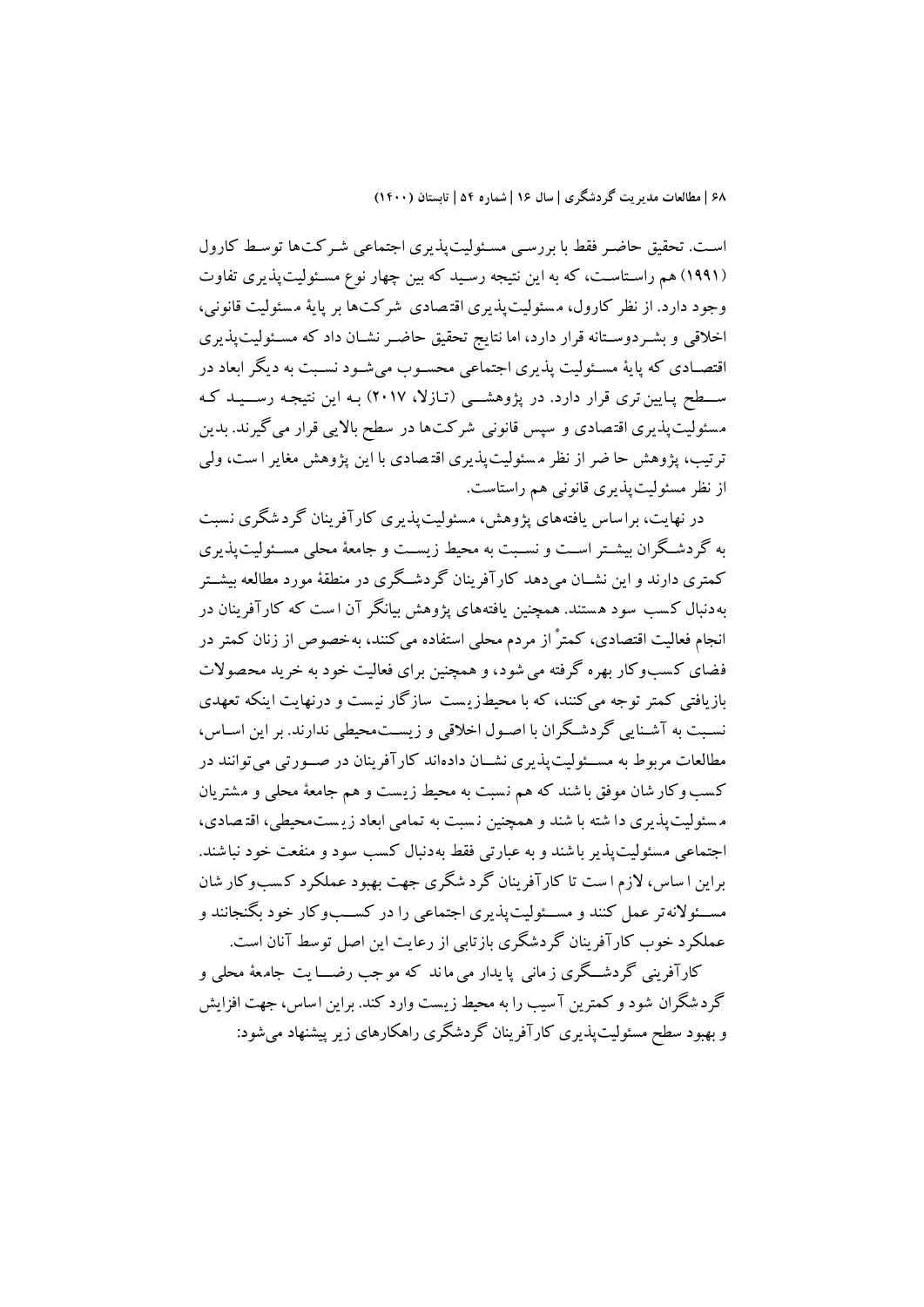-

 اسوتفاده از مردم محلي روسوتاهای مقصود گردشوگری بهخصووص جوانان و زنان در فعاليت های کارآفريني و فراهم کردن زمينهٔ اشتغال آنان و به طور کلي گســـترش مسئوليتپذيری اقتصادی مبتني بر رفاه مشتريان؛ ارائة خدمات متنوع به گردشووگران و فراهم کردن رضووايت آنان جهت فراهم آوردن گردشگری پايدار؛ تعهد در باال بردن مهارت کارکنان و قانونمند کردن آنها از طريق آموزش؛ آموزش و تقويت روحية فرهنگ کارآفريني در بين رو ستاييان به خ صوص برا ی زنان و جوانان با مهارت؛ توجه و احت رام به آداب و رسووووم و فرهنگ جامعة محلي به اين دليل که مردم سووواکن در روستاهای هدف دارای آداب و رسوم سنتي بودهو به اعتقادات مذهبيشان بسيار پايبند هستند؛ جمعآوری بهتر زباله و بازيافت آنها و تالش در توليد زبالة کمتر؛ ح تقو يت حس مســـئولـيت پذيری اجتـماعی در حفاظت از محيطـزيســــت با آموزش کارآفرينان گرد شگری به<code>ويژه در</code> رو ستاهای ز شک و نقندر که سطح م سئوليتپذيری زيستمحيطي کارآفرينان گردشگری پايين است؛ ملزم کردن کارآفرينان )با لحا کردن جريمه( برای اسوووتفاده از مواد قابل تجديد و بازيافت شدني، و همچنين استفاده از انرژیهای پاک و جايگزين مانند انرژی خورشيدی؛ تهية تابلوهايي مربوط به رعايت اصوووول اخالقي زيسوووتمحيطي و توزيع آن در بين گردشگران؛ اع مال برخورد های قانوني از سووووی دو لت در راب طه با ت بد يل زمين ها ی زراعي به زمينهای تجاری و رستوران.

> **تعارض منافع** 1 تعارض منافعي وجود ندارد.

**اسستناد به اين مقاله:** شــايان، حميد،(۱۴۰۰)، بررســي و تحليل ســطح مســئوليت پذيري كارآفرينان گردشگری روستايي (مطالعه موردي: شهرستان بينالود)، *مطالعات مديريت گردشگری*، ۵۴-۳۵-۴۵.

**CO OS**<br>Tourism Management Studies is licensed under a Creative Commons Attribution-NonCommercial 4.0 International License.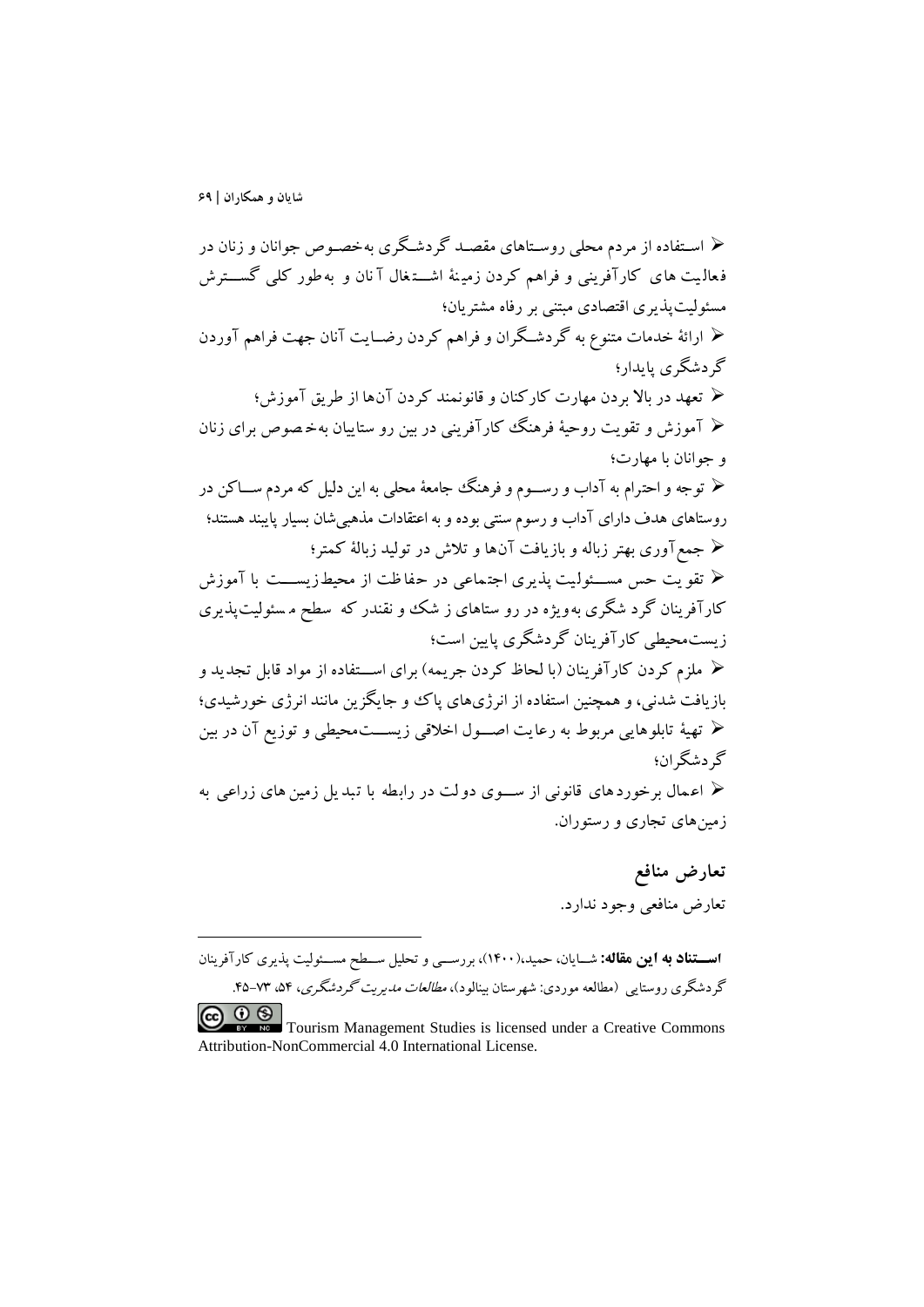**منابع** ا سف يداني، محمدرحيم. )1381(. برر س ي تاثيرم سئول يتپذيری اجتماعي شرکت ها بر ارزش ويژه برند آنها در صنعت بانکداری، پايان نامه کارشناسي ارشد، دانشگاه عالمه طباطبائي. بهروزی، منصووووره، عليزاده مشوووکان ي، فتانه و رحمت ي، فرهاد . )1392(. مطالعه تأث ير مسوووئولي ت اجتماع ي شووورکت بر عملکرد برند، مطالعه موردی صووونعت محصووووالت لبن ي کاله اسوووتان مازندارن، کنفرانس بين المللي مديريت، چالشها و راهکارها، .1392 دربانآستانه،عليرضا، حاتمينژاد، حسين و کريمي، مينا. )1398(. نقش گردشگری مسئوليتپذير در کيفيتزندگي روستاهای مقصد گردشگری مورد: شهرستان گرگان ، فصلنامه اق تصاد فضا و توسعه روستايي، 8)3(، -۴3 .۶۶ سوووجاسوووي قيداری، حمداهلل و دلير، الهه. ) 139۶(. تحليل سوووطح مسوووئوليت پذيری اجتماعي گردشگران در روستاهای مقصد گردشگری )موردمطالعه: گردشگران دهستانهای شهرستان خواف(، دوفصلنامه مطالعات اجتماعي گردشگری، ۵)9(، -۵۵ .29 سوجاسوي قيداری، حمداهلل و عرب تيموری، ياسور. )139۷(. سونجش و تحليل مسوئوليت پذيری اجتماعي روسوتاييان به حفظ محيط زيسوت )مطالعه درباره دهسوتانهای شوهرسوتان خواف(، مسائل اجتماعي ايران، 9)1(، -۷9 .99 شفيعي رودپشتي ، ميثم، اسعدی، ميرمحمد و ميرزايي، محمد. ) 139۶(. تحليلي بر جايگاه و سطح تحقق مسووئوليت اجتماعي در صوونعت گردشووگری )موردمطالعه: سووازمان ميراث فرهنگي، صنايع دستي و گردشگری استان يزد(، مديريت سرمايه اجتماعي، ۴)3(، -3۵1 .333

### **References**

- Argandona, A. (2010). *Corporate social responsibility in the tourism industry,* some lessons from the Spanish experience. IESE Business School of University of Navarra, January 2010.
- Behroozi, Mansoureh, Alizadeh Meshkani, Fataneh and Rahmati, Farhad. (2013). Study of the effect of corporate social responsibility on brand performance, a case study of Kaleh dairy industry in Mazandaran province, International Conference on Management, Challenges and Strategies, 2013. [In Persian]
- Butler, R.., Hall, C. M., & Jenkins, J. (1997). Tourism and Recreation in Rural Areas, *Journal of Environmental Psychology*,6(12), 248- 261.
- Carroll, A. B. (1991). The pyramid of corporate social responsibility, Business horizons, 34(4), 39- 48.
- Chemin, M. (2008). The Impact of the Judiciary on Entrepreneurship: Evaluation of Pakistan's Access to Justice Programme*, Journal of Public Economics*,93(1), 114-125.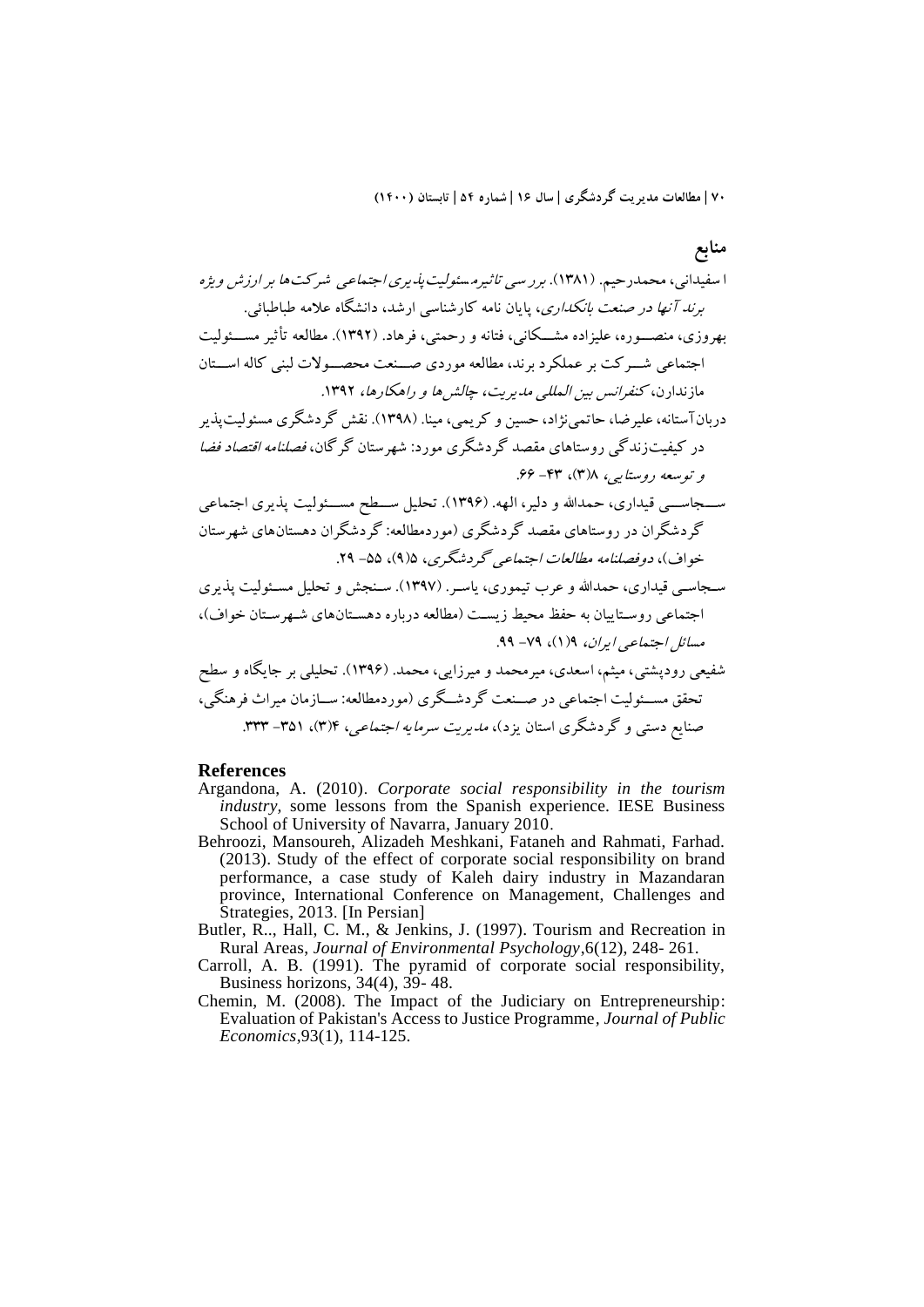- China, J. G., & Wu, B. (2017). Revitalizing traditional villages through rural tourism: A case study of Yuanjia Village, Shaanxi Province, *Tourism Management,* 63 (2017) 223e233 http://dx.doi.org/10.1016/j.tourman.2017.04.00.
- Chowdhury, M.S. (2007). Overcoming Entrepreneurship Development Constraints: the Case of Bangladesh, *Journal of Enterprising Communities:* People and Places in the Global Economy, 1(3), 240-251.
- Choy, D. J. L. (1991). Tourism planning, the case for market failure, *Tourism Management*, 9(6), 313-330.
- Coles, T., Fenclova, E., & Dinan, C. (2013). Tourism and corporate social responsibility: a critical review and research agenda, *Tourism Management Perspectives*, 6(8), 122-141.
- Darbaneh Astaneh, Alireza, Hatami Nejad, Hossein and Karimi, Mina. (2020). The role of responsible tourism in the quality of life of tourism destination villages Case: Gorgan city, Quarterly Journal of Space Economics and Rural Development, 8 (3), 43-66. [In Persian]
- Dobrev, S. & Barnett, w. (2005). Organizational Roles and Transition to Entrepreneurship, The Academy of Management Journal 48(3):433-449, doi:10.5465/AMJ.2005.17407910
- Dodds, R. & Joppe, M. (2005). *CSR in the tourism industry? The status of and potential for certification, codes of conduct and guidelines,* study prepared for the CSR practice, foreign investment advisory service, investment climate department
- Esfidani, Mohammad Rahim (1381). Investigating the Impact of Companies' Social Responsibility on Their Brand Equity in the Banking Industry, M.Sc. Thesis, Allameh Tabatabai University. [In Persian]
- Foucat, A. (2002). Community-based ecotourism management moving towards sustainability, in Ventanilla, Oaxaca, Mexico. *Ocean & Coastal Management*, 45(8):511-529 doi:10.1016/S0964-5691(02)00083-2
- Geva, A. (2008). Three Models of Corporate Social Responsibility: Interrelationships between theory, research and practice. Business and Society Review, 113, 1-41.
- Gülümser, A.A., Levent, T.B., Nijkamp, P. & Poot, J. (2012). The role of local and newcomer entrepreneurs in rural development: A comparative meta-analytic study, Research Memorandum 2012-1, Faculty of Economics and Business Administration.
- Hediger, H. (2010). Welfare and capital-theoretic foundations of corporate social responsibility and corporate sustainability, *The Journal of Socio-Economics*, 39(4), 518–526. doi.org/10.1016/j.socec.2010.02.001
- Henderson, J. R. (2002). *Are High-growth Entrepreneurs Building the Rural Economy,* Federal Reserve Bank of Kansas City Economic Review,87(3),45-70.
- Heriot, K. C., & Campbell, N. D. (2002). A new approach to rural entrepreneurship: A case study of two rural electric cooperatives, doi.org/10.1016/0007-6813(91)90005-G
- Jucan, C. N., & Jucan, M. S. (2010). Social responsibility in tourism and sustainable development, *WSEAS Transaction on Environment and Development*, 6(10), 677-686.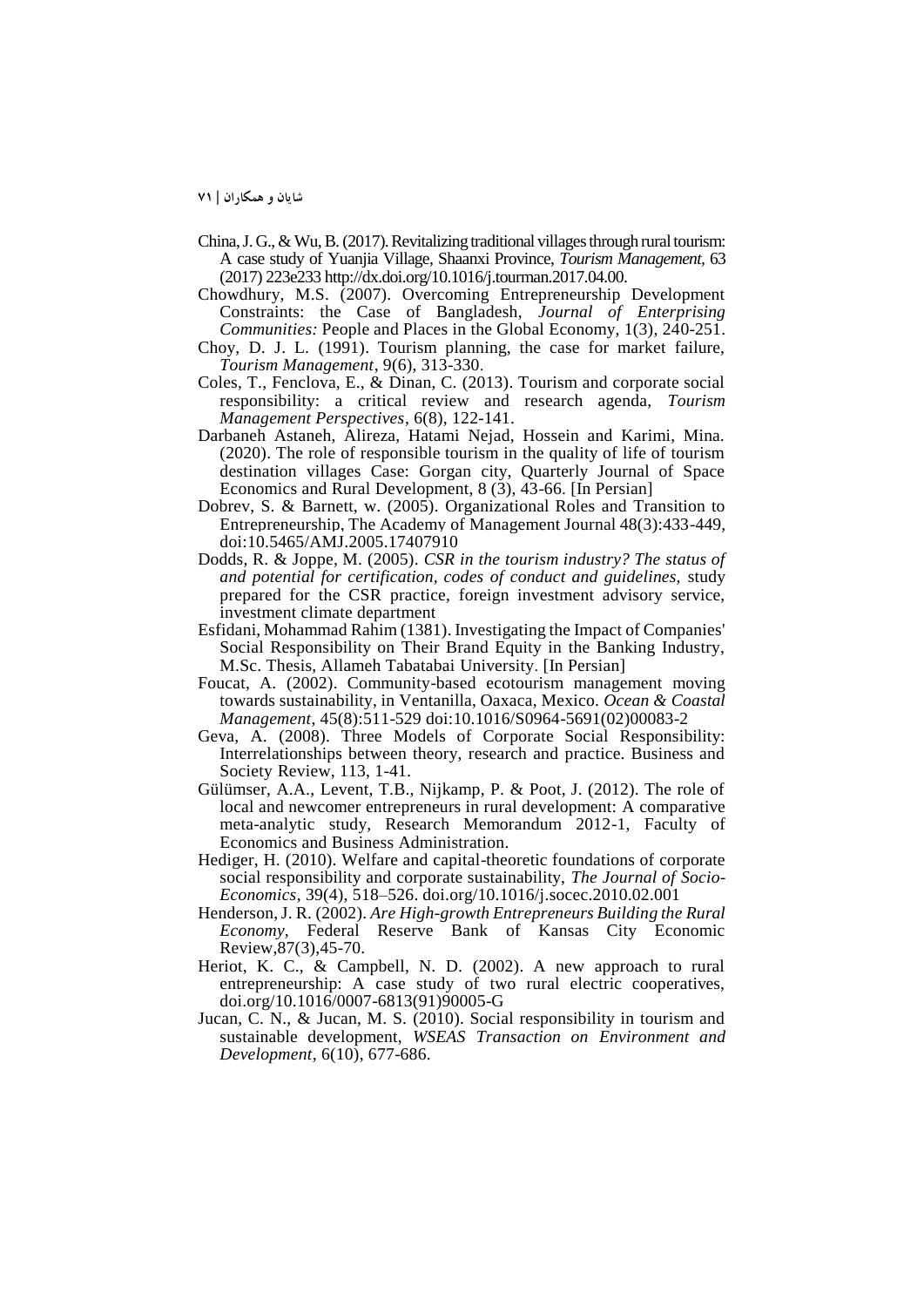- Liu, A. (2006). Tourism in rural areas: Kedah, Malaysia, *Tourism Management*, 27(4), 878–889.
- Lordkipanidze, M. (2002). Enhancing Entrepreneurship in Rural Tourism for Sustainable Regional Development, The case of Söderslätt region, Sweden, Published by International Institute for Industrial Environmental Economics, Lund University.
- Lujun, S. a., Scott, R., Swanson. (2017). The effect of destination social responsibility on tourist environmentally responsible behavior: Compared analysis of first time and repeat tourists, *Tourism Management*, 60 (2017) http://dx.doi.org/10.1016/j.tourman.2016.12.011
- McKinley, A. (2008). The drivers and performance of corporate environmental and social responsibility in the Canadian mining industry, Master Thesis Geography, Department and Center for Environment University of Toronto. Geography department
- Middleton, T. C., & Clarke, J. (2001). Marketing in Travel and Tourism, Butterworth-Heinemann, Linacre House, Jordan Hill, Oxford.
- Mihalic, T., (2016). Sustainable-responsible tourism discourse e Towards 'responsustable' tourism, *Journal of Cleaner Production* 111 (2016), 461-47.
- Morison, A. (2006). A Contextualization of Entrepreneurship, *International Journal of Entrepreneurial Behavior & Research,* 12(4), 192- 204.
- Nandanwar, K.P. (2011). Role of Rural Entrepreneurship in Rural Development, Research Paper, *International Referred Research Journal*, (2)26, 1-14.
- Osman, Z., & Sentosa, I. (2013). Mediating effect of customer satisfaction on service quality and customer loyalty relationship in Malaysian rural tourism, *International Journal of Economics and Management Studies*, 2(1), 25-37.
- Paul, V.M. (2016). Impact of responsible tourism on destination sustainability and quality of life of community in tourism destinations, *Journal of Hospitality and Tourism Management*, Volume 31, June 2017, 83-89, https://doi.org/10.1016/j.jhtm.2016.10.001.
- Pivcevic, S. (2005). Constraints and opportunities of agro-tourism development in the Republic of Croatia with the special stress on Sinj region, Sixth International Conference on "Enterprise in Transition" in Bol, Croatia, May 2005. http://bib.irb.hr/datoteka/275455.Full\_Paper\_eitconf\_Smiljana\_Pivcevic.pdf.
- Robert, L., Hall, D. (2001). Rural Tourism and recreation: principles to practice, Ary, UK: Leisure and Tourism Management Department, Scottish Agricultural College.
- Shafiee Rudposhti, Meysam, Asadi, Mir Mohammad and Mirzaei, Mohammad. (2017). An Analysis of the Status and Level of Realization of Social Responsibility in the Tourism Industry (Case Study: Cultural Heritage, Handicrafts and Tourism Organization of Yazd Province), Social Capital Management, 4 (3), 351-333. [In Persian]
- Sojasi Gheidari, Hamdollah and Arab Teymouri, Yaser. (2019). Assessment and analysis of social responsibility of villagers to protect the